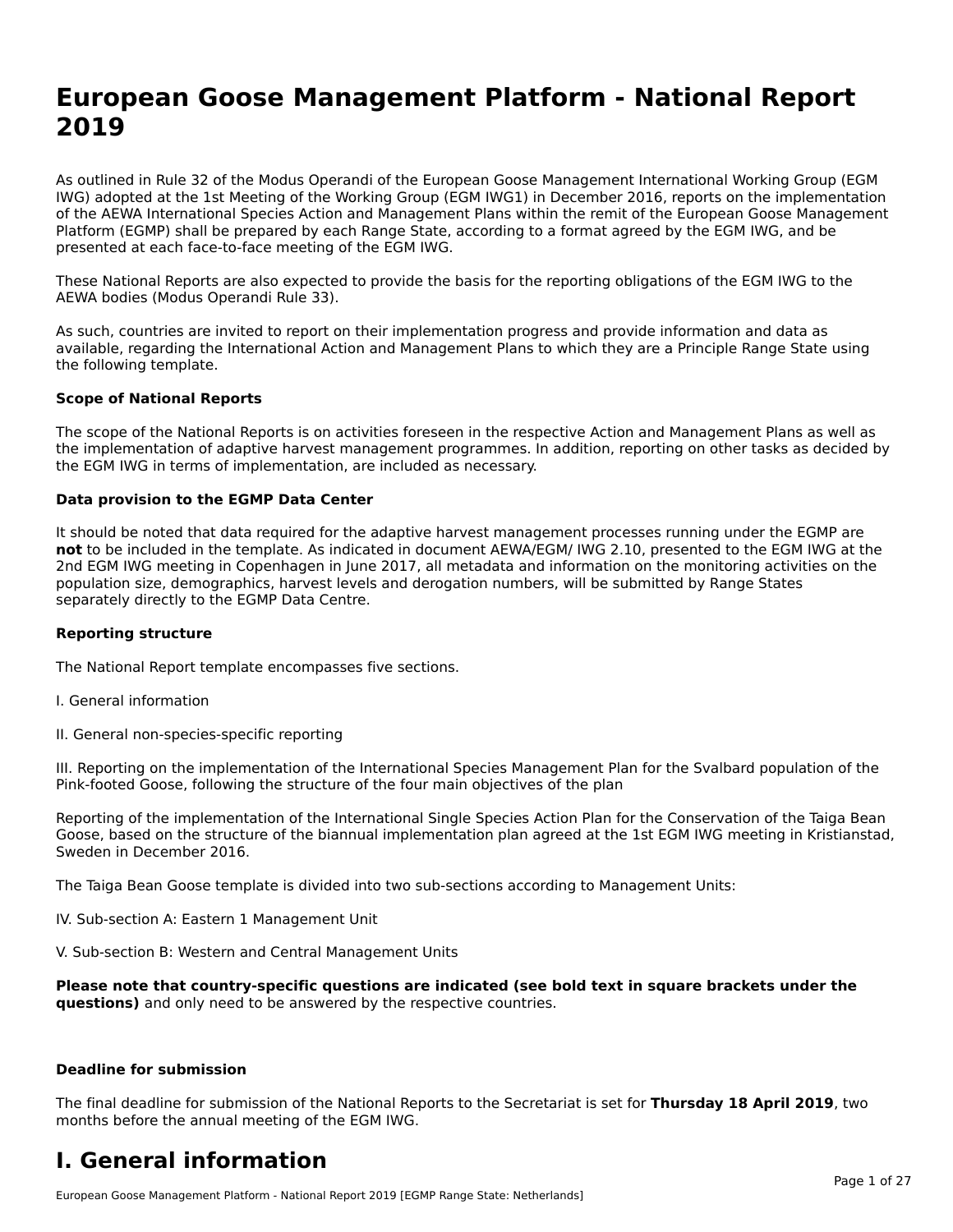## **To be completed by all Range States**

Name of reporting country › The Netherlands

# **Designated National EGMP Administrative Authority**

Full name of the institution › Ministry of Agriculture, Nature and Food Quality

Name and title of the head of institution› Minister Carola Schouten

Mailing address - Street and number

P.O. Box › 20401

Postal code› 2500 EK

City › Den Haag

**Country** 

Telephone

E-mail

›

website<br>Website ›

## **Designated National Government Representative (NGR) for EGMP matters**

Name and title of the NGR › Wilmar Remmelts

Affiliation (institution, department) › Ministry of Agriculture, Nature and Food Quality

Mailing address - Street and number › P.O. Box 20401 2500 EK Den Haag the Netherlands

P.O. Box $\rightarrow$  P.O. Box 20401

Postal code› 2500 EK

City › Den Haag

**Country** › the Netherlands

**Telephone** › +31 6 38825338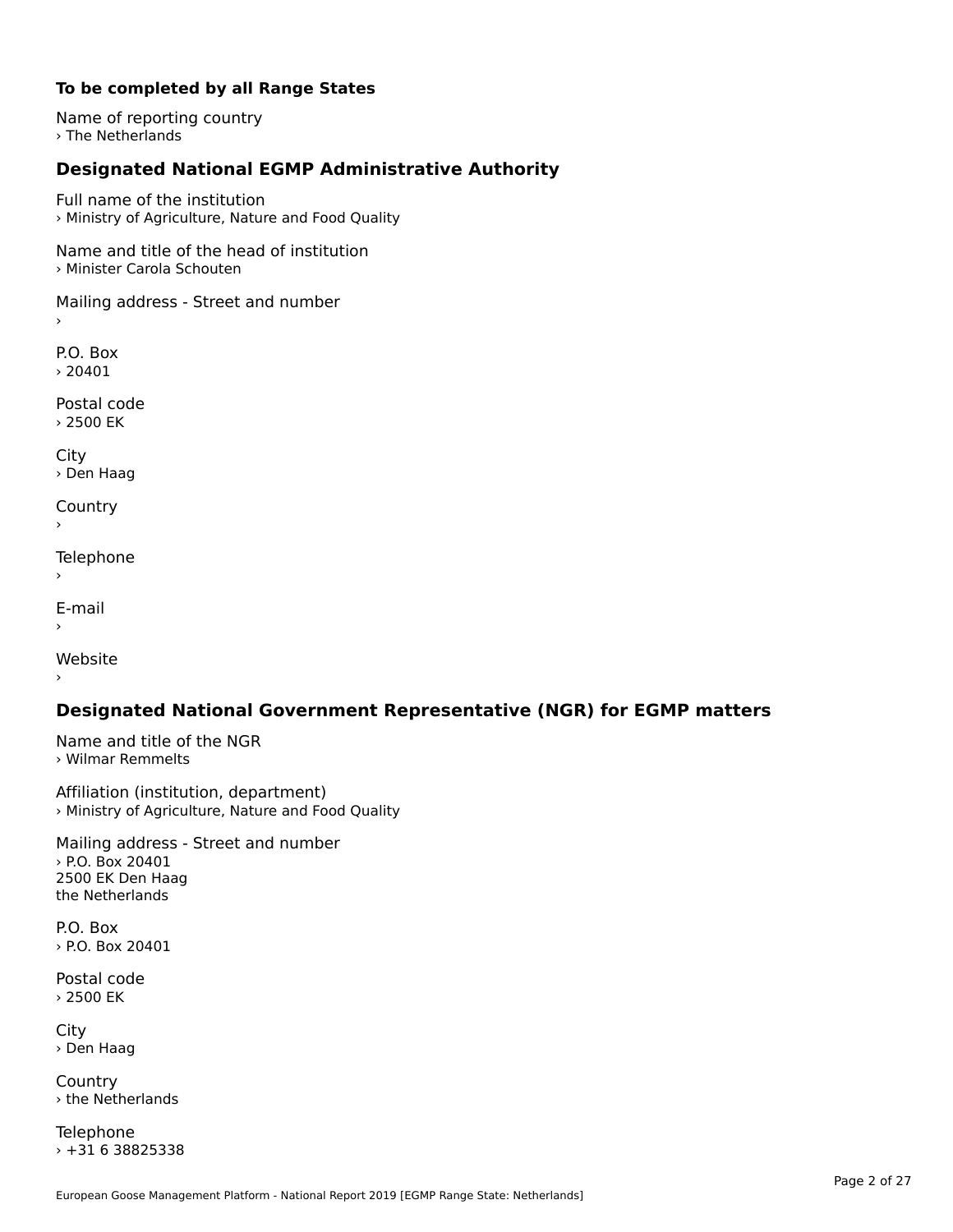E-mail› w.j.remmelts@minlnv.nl

Website

## **Additional designated National Government Representative (NGR) for EGMP matters (if available)**

Name and title of the NGR› Gerben Mensink

Affiliation (institution, department) › Provincie Friesland

Mailing address - Street and number ›

P.O. Box › Postbus 20120

Postal code› 8900 HM

City › Leeuwarden

**Country** › Nederland

Telephone › +31 6 15488725

E-mail › g.mensink@fryslan.frl

Website › www.fryslan.nl

## **Designated National Expert (NE) for EGMP matters**

Name and title of the NE › Kees Koffijberg

Affiliation (institution, department) › Sovon

Mailing address - Street and number

P.O. Box› Postbus 6521

Postal code› 6503 GA

City › Nijmegen

**Country** › The Netherlands

Telephone  $+31682430558$ 

E-mail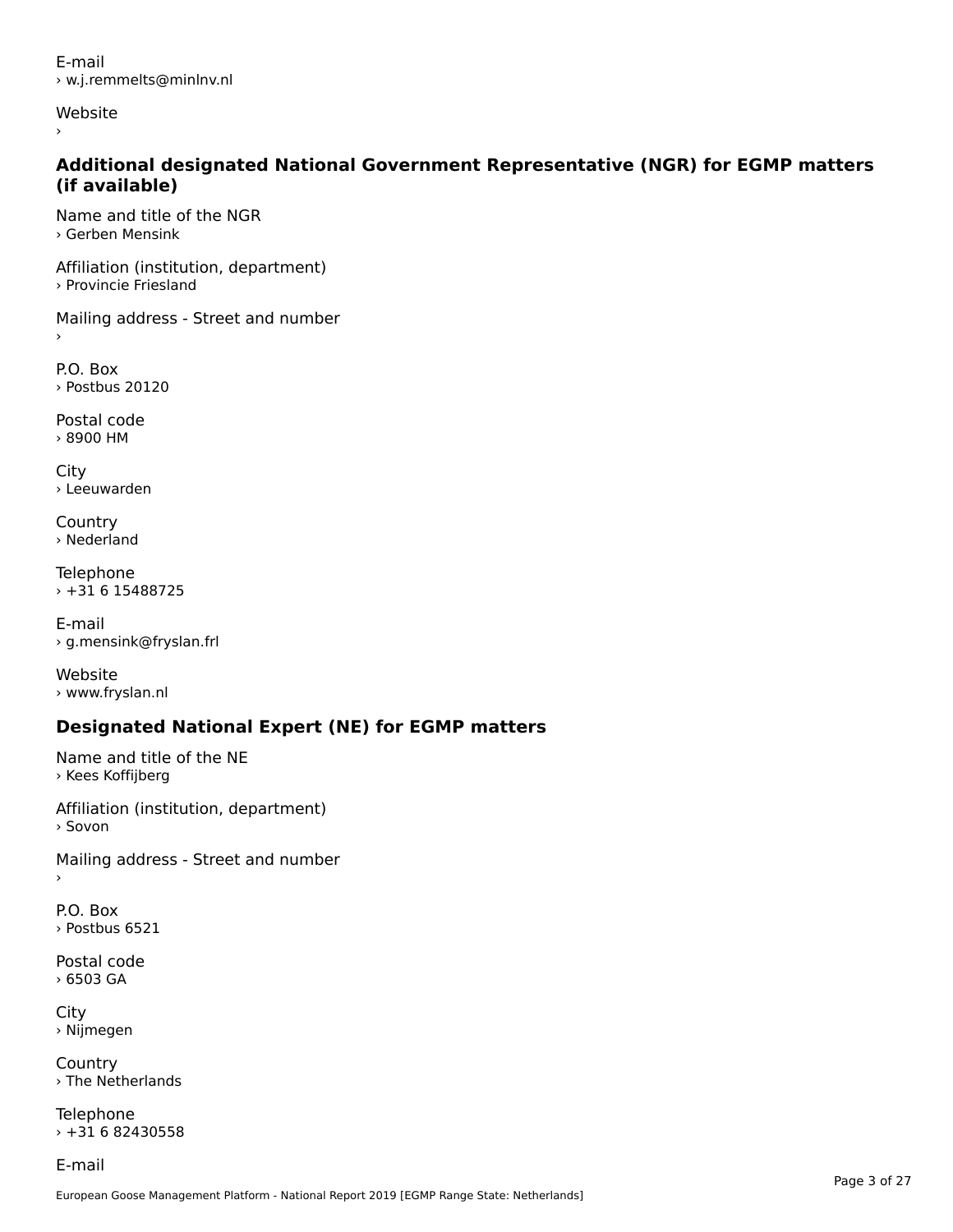› Kees.Koffijberg@sovon.nl

Website › www.sovon.nl

# **Additional designated National Expert (NE) for EGMP matters (if available)**

Name and title of the NE›Affiliation (institution, department) Mailing address - Street and number P.O. Box Postal code› $\mathbf{C}^{\text{th}}$ ›**Country** Telephone E-mail›website<br>Website ›

## **Other relevant institutions/entities/individual experts that have contributed to this report**report

Please insert information on any other relevant institutions/entities/individual experts that have riease insert information<br>contributed to this report ›

# **Additional information and comments (optional)**

Please insert additional information and comments ›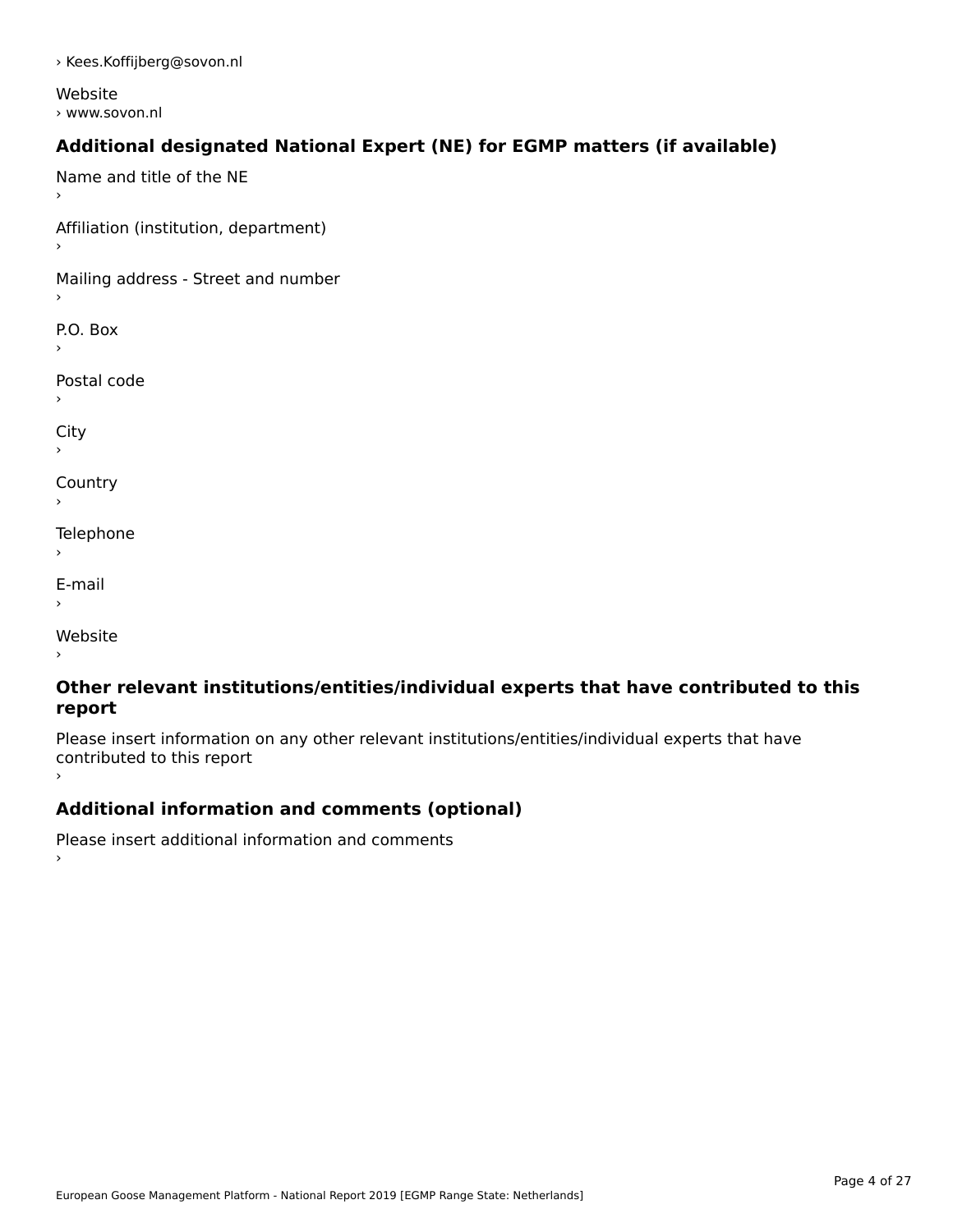## **II. General non-species-specific reporting**

#### **To be completed by all Range States**

II.1. Are you monitoring the level of agricultural conflict (damage, complaints) with geese in your country n.i. Are you monitoring the lever or agricultural connict (damage, complaints) with g<br>on national (centralized for the entire country), regional(sub-national) or local level?

(PfG ISMP p.33, Objective II  $(4+5)$ ) Please select only one option ☑ Yes**☑ Yes**<br>□ No □ No<br>□ Not relevant

Please indicate the level:

Possibility for multiple options  $\Box$  National (centralized for the entire country)  $\Box$  Regional (sub-national) ☑ Local

#### **National (centralized for the entire country) monitoring**

Please provide details on the national monitoring methods, units, frequency and the coverage

Are these national activities species-specific? Please select only one optionPlease select only one option<br>□ Yes ים וכ<br>⊡ No

Please list the species

›

#### **Regional (sub-national) monitoring**

Please provide details on the regional monitoring methods, units, frequency and the coverage

Are these regional activities species-specific? ∩ne these regional activ<br>Please select only one option □ Yes<br>□ No

Please list the species ›

## **Local monitoring**

Please provide details on the local monitoring methods, units, frequency and the coverage

Are these local activities species-specific? Please select only one optionriease<br>□ Yes ⊠ Yes<br>□ No

Please list the species ›

Please explain the reasons

Please explain the reasons ›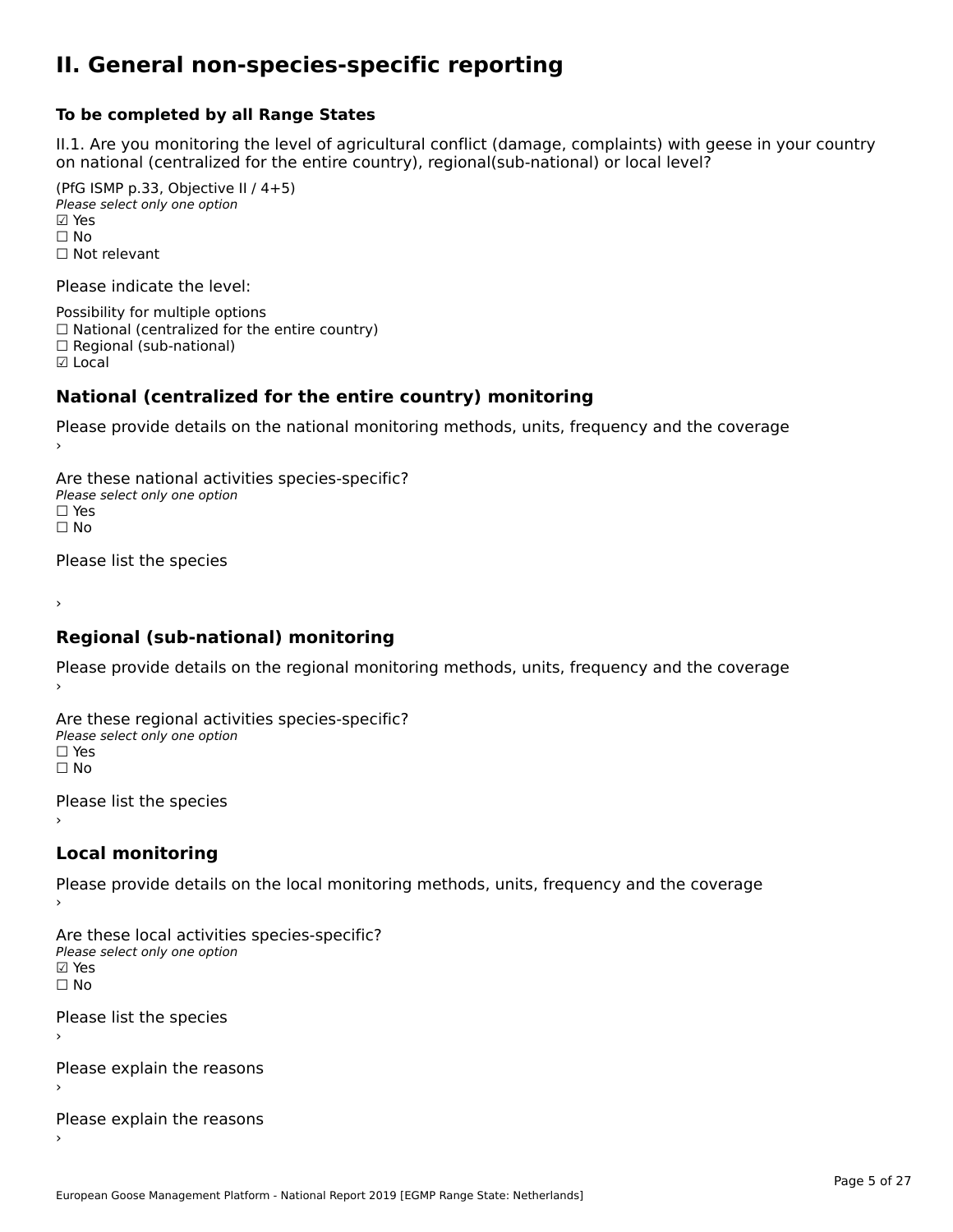II.2. What management measures does your country apply to manage agricultural conflicts related to

(PfG ISMP p. 33, Objective II  $/$  4+5)

Possibility for multiple options

™assibility for maltiple options<br>□ No agricultural conflict related to geese has been recorded in my country

 $\Box$  No management measures are applied to manage agricultural conflicts related to geese

☑ Compensation schemes (payments to farmers for losses e.g. crop damage)

a compensation schemes (payments to familers for losses e.g. crop damage)<br>[1] Subsidy schemes (payments to support farmers to provide for/tolerate geese on their land, replacing agricultural use)

use)<br>☑ Scaring schemes or other preventive measures designed to actively keep geese away from farmland

 $\boxtimes$  Designation of goose foraging areas (accommodation areas)

□ Designation of goose foraging areas (accommodation areas)<br>□ Derogation shooting to keep geese away from sensitive crops and to reduce population size

 $\Box$  Any other management measures to alleviate agricultural conflict

## **No management measures are applied**

Please explain the reasons ›

## **Compensation schemes (payments to farmers for losses e.g. crop damage)**

Please indicate the level at which the schemes are applied

Possibility for multiple options rossibility for multiple options<br>□ National (centralized for the entire country) □ National (centralized io<br>☑ Regional (sub-national) ⊠ Regio<br>□ Local

Please explain how the damage (yield loss) is determined › per kg dry matter

Are these schemes species-specific?∩ne these senemes spe<br>Please select only one option ☑ No

Please provide details on the species-specific measures

Please provide any other details (e.g. results), if available

Please explain the reasons

› The species concerned are Greylag geese, White fronted and Barnacle Geese. Only in the North there is damage by Pink Footed Geese and some Tundra Bean Goose. These species often occur in mixed groups so damage cannot be related to one species.

Is the effectiveness of this scheme evaluated?□ the cheenveness of t<br>Please select only one option ⊠ Yes ☐ No

Please provide details on the evaluation of effectiveness

Please provide any other details (e.g. results), if available

Please explain the reasons

## **Subsidy schemes (payments to support farmers to provide for/tolerate geese on their land, replacing agricultural use)**land, replacing agricultural use)

Please indicate the level at which subsidy schemes are provided

Possibility for multiple options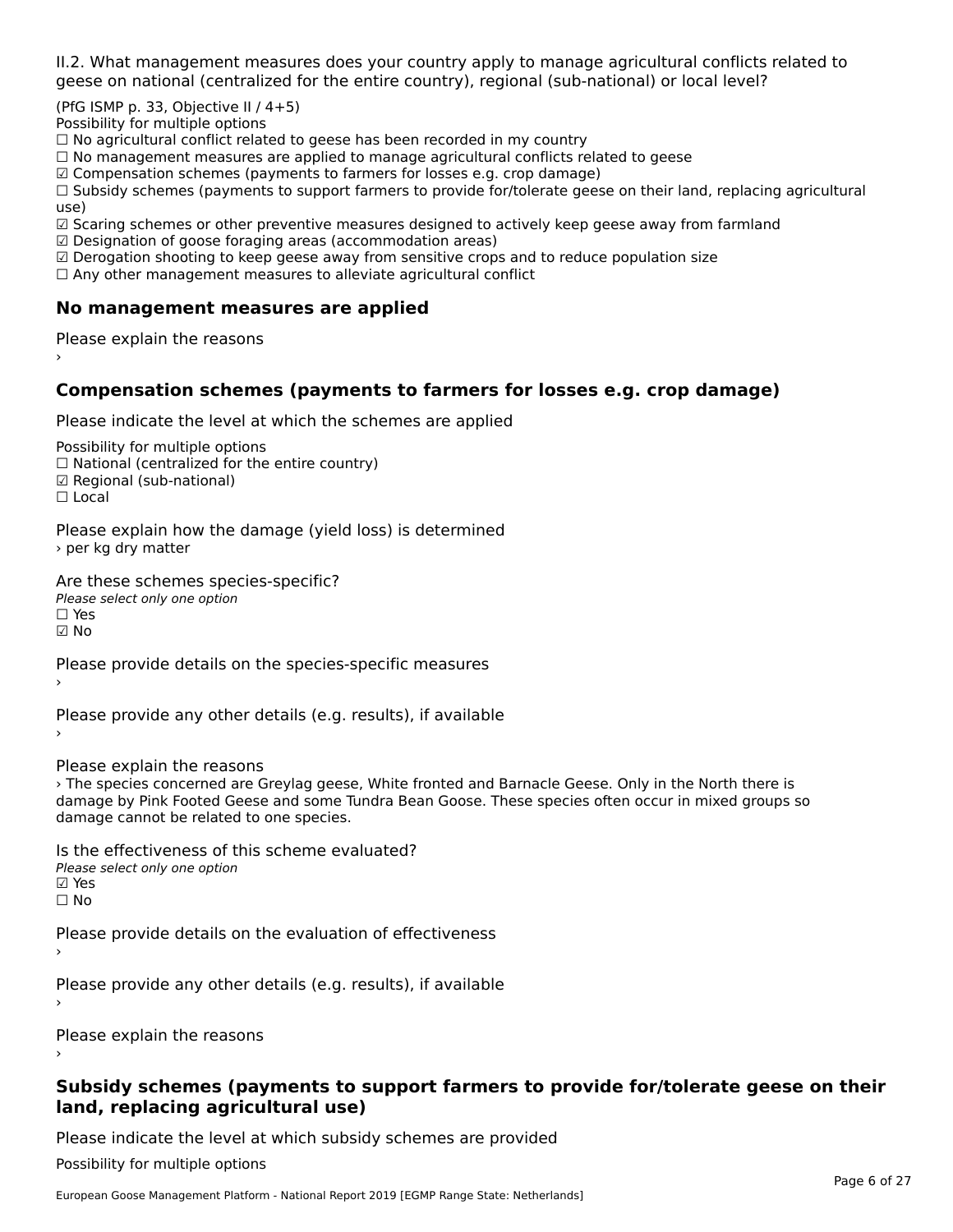☐ National (centralized for the entire country) □ National (centralized io<br>□ Regional (sub-national) ☐ Local

Please provide details on the subsidy schemes

Are these schemes species-specific?∩ne these senemes spee<br>Please select only one option

□ Yes<br>□ No

Please provide details on the species-specific measures

Please provide any other details (e.g. results) if available

Please explain the reasons

Is the effectiveness of this scheme evaluated?Please select only one option ☐ Yesים וכ<br>⊡ No

Please provide details on the evaluation of effectiveness

Please provide any other details (e.g. results) if available

Please explain the reasons

## **Scaring schemes or other preventive measures designed to actively keep geese away from farmland**

Please indicate the level of the schemes

Possibility for multiple options rossibility for multiple options<br>□ National (centralized for the entire country) ☑ Regional (sub-national) ☑ Local**☑** Local

Please provide details on the scaring schemes or other preventive measures

Is the effectiveness of this scheme evaluated?□ CHECONCHESS OF C<br>Please select only one option **☑ Yes**<br>□ No

Please provide details on the evaluation of effectiveness

Please provide any other details (e.g. results) if available

Please explain the reasons›

# **Designation of goose foraging areas (accommodation areas)**

Please provide details on the foraging areas (accommodation areas)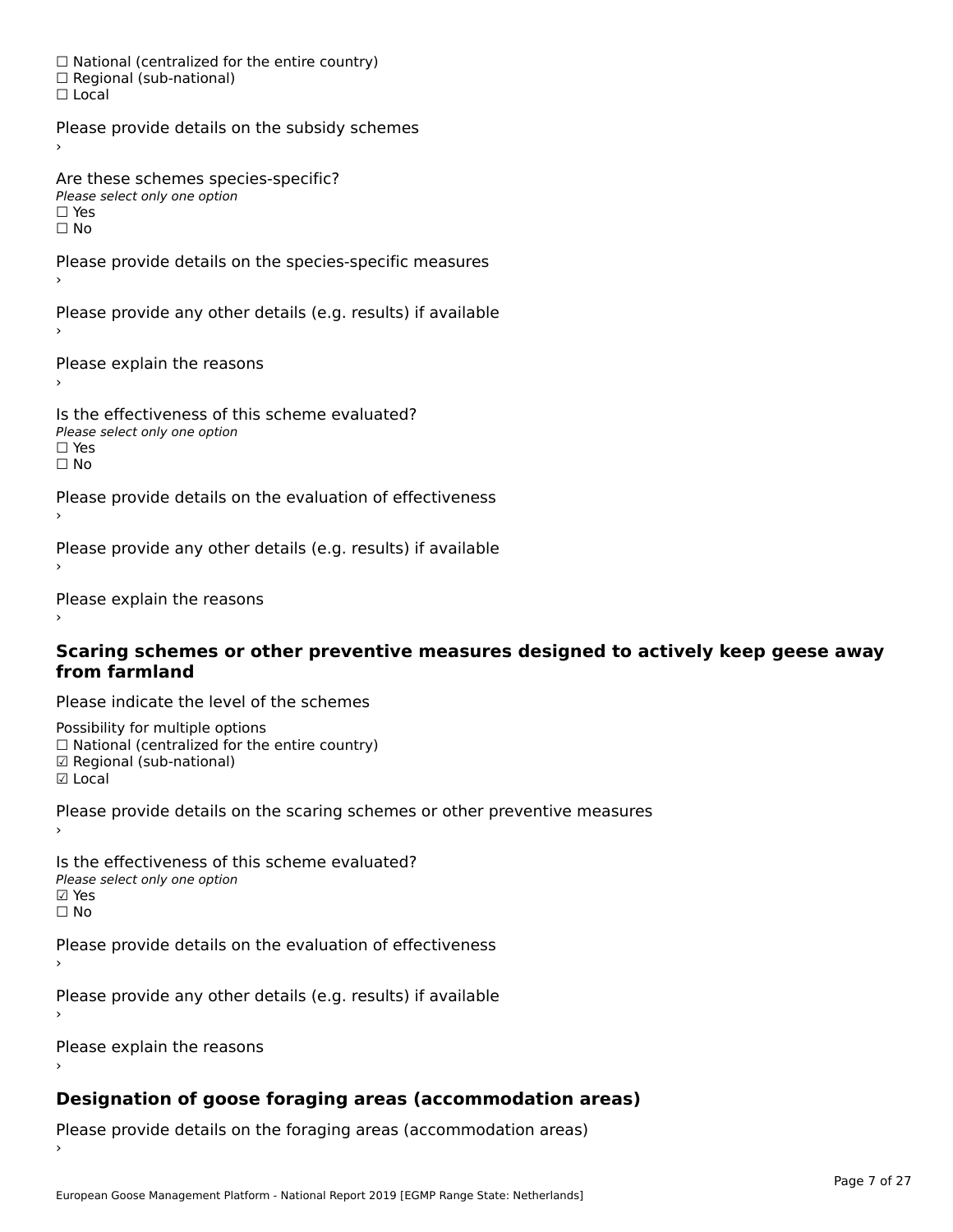Please indicate at which level the foraging areas are designated

Possibility for multiple options rossibility for multiple options<br>□ National (centralized for the entire country) □ Rational (centralized io<br>☑ Regional (sub-national)

Is the effectiveness of accommodation areas evaluated?Please select only one option ☑ Yes☐ No

Please provide details on the evaluation of effectiveness

Please provide any other details (e.g. results), if available

Please explain the reasons

## **Derogation shooting to keep geese away from sensitive crops and to reduce population size**population size

Please provide species-specific details on the derogation shooting ›

Please indicate the application level of the derogation shooting

Possibility for multiple options rossibility for multiple options<br>□ National (centralized for the entire country) □ National (centralized io<br>☑ Regional (sub-national)

⊠ Regio<br>□ Local

Is the effectiveness of derogation shooting evaluated?

Please select only one option

☑ Yesים וים<br>⊡ No

Please provide details on the evaluation of effectiveness

Please provide any other details (e.g. results), if available

Please explain the reasons

## **Any other management measures taken to alleviate agricultural conflicts**

Please provide details on the management measures that are taken

Please indicate the level of the measures

Possibility for multiple options

™assibility for multiple options<br>□ National (centralized for the entire country) □ National (centralized io<br>□ Regional (sub-national)

☐ Local

Are these measures species-specific?Please select only one option*riease*<br>□ Yes ים וכ∍<br>⊡ No

Please give details on the species-specific measures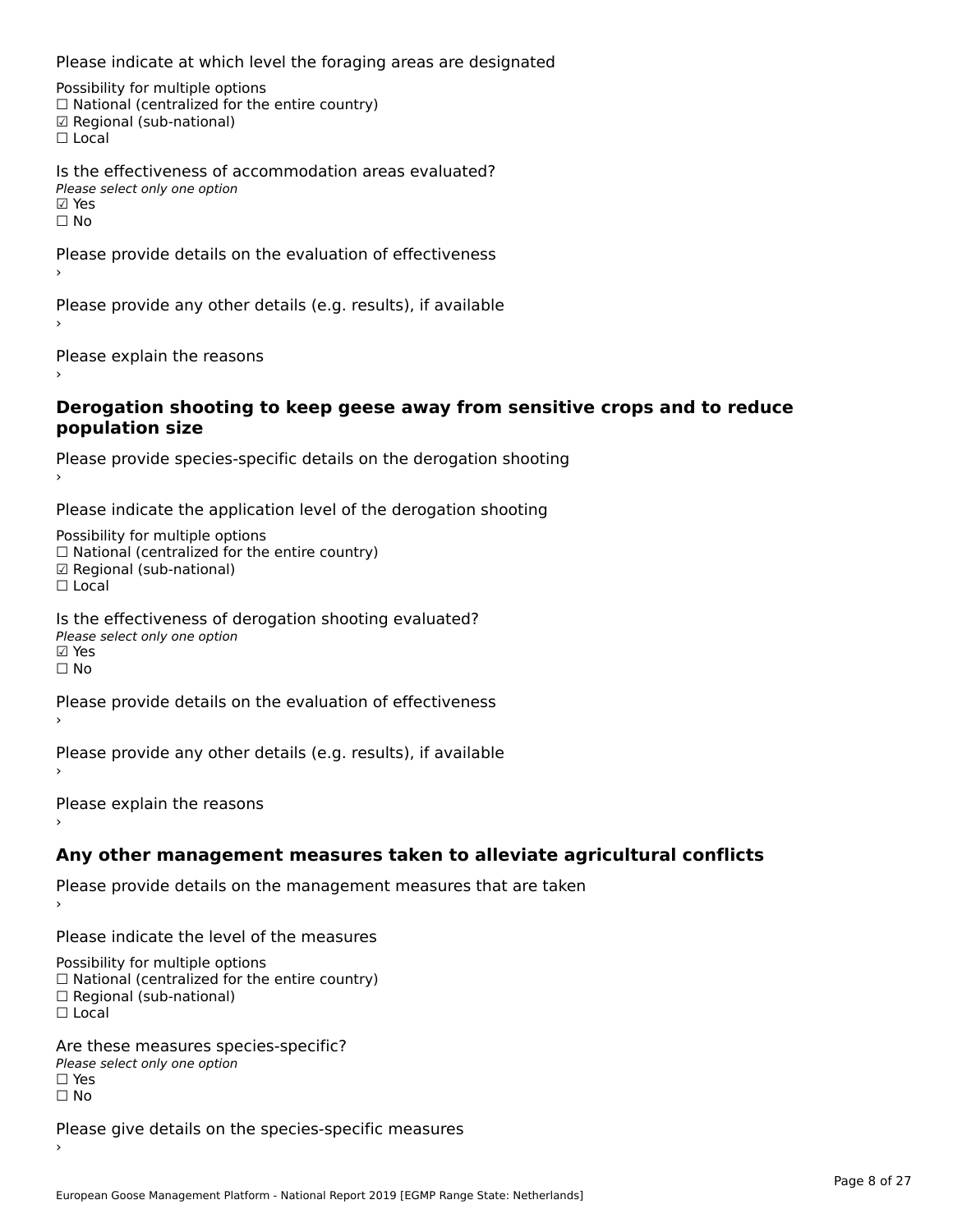Please provide brief details (attach file or provide weblink)

Please explain the reasons›

Is the effectiveness of these measures evaluated?Please select only one option☐ Yesים וכ∍<br>⊡ No

Please provide details on the evaluation of effectiveness

Please provide any other details (e.g. results), if available

Please explain the reasons›

II.3. **NEW QUESTION:** Has your country developed new or adjusted existing legislation to facilitate the

(TBG ISSMP; PfG ISSMP) Please select only one option ☐ Yes

☑ The legislation has been reviewed and no need to adjust existing or develop new legislation has been identified □ No, but the development of new or adjustment of existing or development regislation is been identified at the development of new or adjustment of existing legislation is currently under political discussion  $\Box$  No, but the development of new or adjustment of existing legislation is currently under technical discussion □ No, but the development of hew or adjustment of existing regislation is currently under technical discussion<br>□ The legislation has not been reviewed yet for any possible need of adjustment or development of new legislat

Please provide details on the new legislation or the adjustments to existing legislation and the issues riease piu<br>seddressed ›

Please attach the legislation

Please indicate if you have used the Guidance on Implementation of AHM through Domestic Legal Piease indicate if you have used the<br>Regulations (adopted at EGM IWG3) Please select only one option ☐ Yes☐ No

Please explain what other guidance has been used instead

Please provide details

Is there an anticipated date to conclude considerations related to development or adjustment of legislation Proced to Arm within your country

Is there an anticipated date to conclude considerations related to development or adjustment of legislation is there are anticrpated date to control<br>related to AHM within your country

Please explain the reasons

Please specify›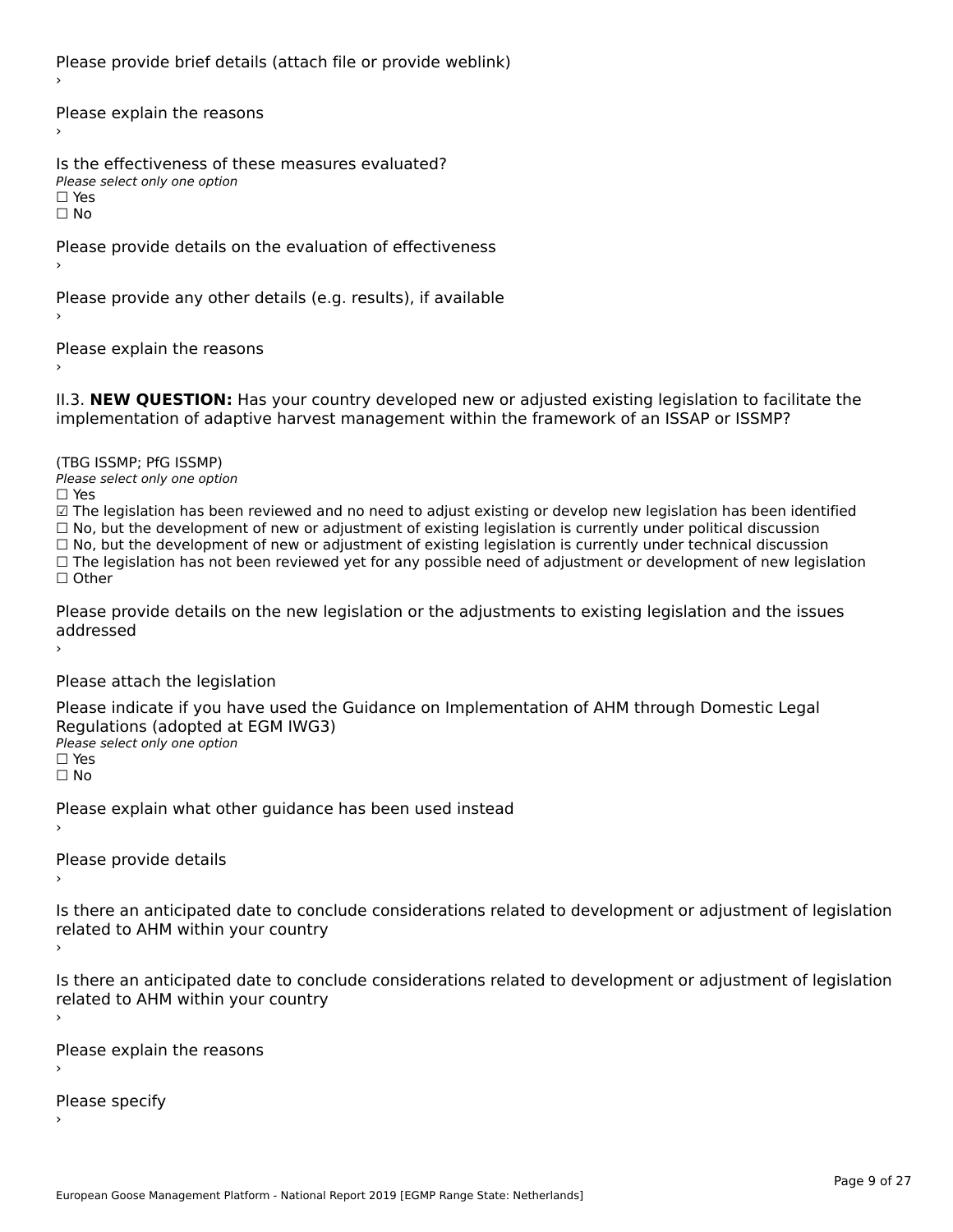# **III. Pink-footed Goose International Species Management Plan (PFG**III. FIIIN-IUULEU GUUSE IIILEI II**atiunai Species Management Fian (FTG**<br>ISMD)

## **Praticipating Range States: Belgium, Denmark, the Netherlands, Norway**

## **General Implementation**

III.1. Does your country have a national (centralized for the entire country), regional (sub-national) or local

(PfG ISMP, p. 29; Objective II+IV/6) Please select only one option *riease select only one option*<br>□ Yes, adopted and being implemented  $\Box$  ies, adopted and being implemented<br> $\Box$  Yes, adopted but not being implemented  $\Box$  A plan(s) is/are being developed ☑ No

Please indicate the level of the plan

Possibility for multiple options rossibility for multiple options<br>□ National (centralized for the entire country) □ National (centralized io<br>□ Regional (sub-national) ☐ Local

#### **National management plan**

Please indicate the date of adoption

 **National** Management Plan

›

Please indicate by whom the plan was adopted

**National** Management Plan ›

Please provide details about the implementing agency

**National** Management Plan ›

Please provide a reference to the plan

**National** Management Plan ›

Please provide a main contact

**National** Management Plan ›

Does the management plan/s promote recreational uses such as tourism and hunting?

(PfG ISMP, p. 33, Objective II+IV/6) Please select only one optionPlease select only one option  $\square$  Yes ☐ No

Please provide more details on the activities

Please indicate the economic, cultural and other value of the recreational activities at national level

Please explain the reasons

## **Regional management plan**

In case of various management plans, please upload a document or table listing all the management plans, $\frac{1}{2}$  case of various management plans, please uploa including the details required in the sections below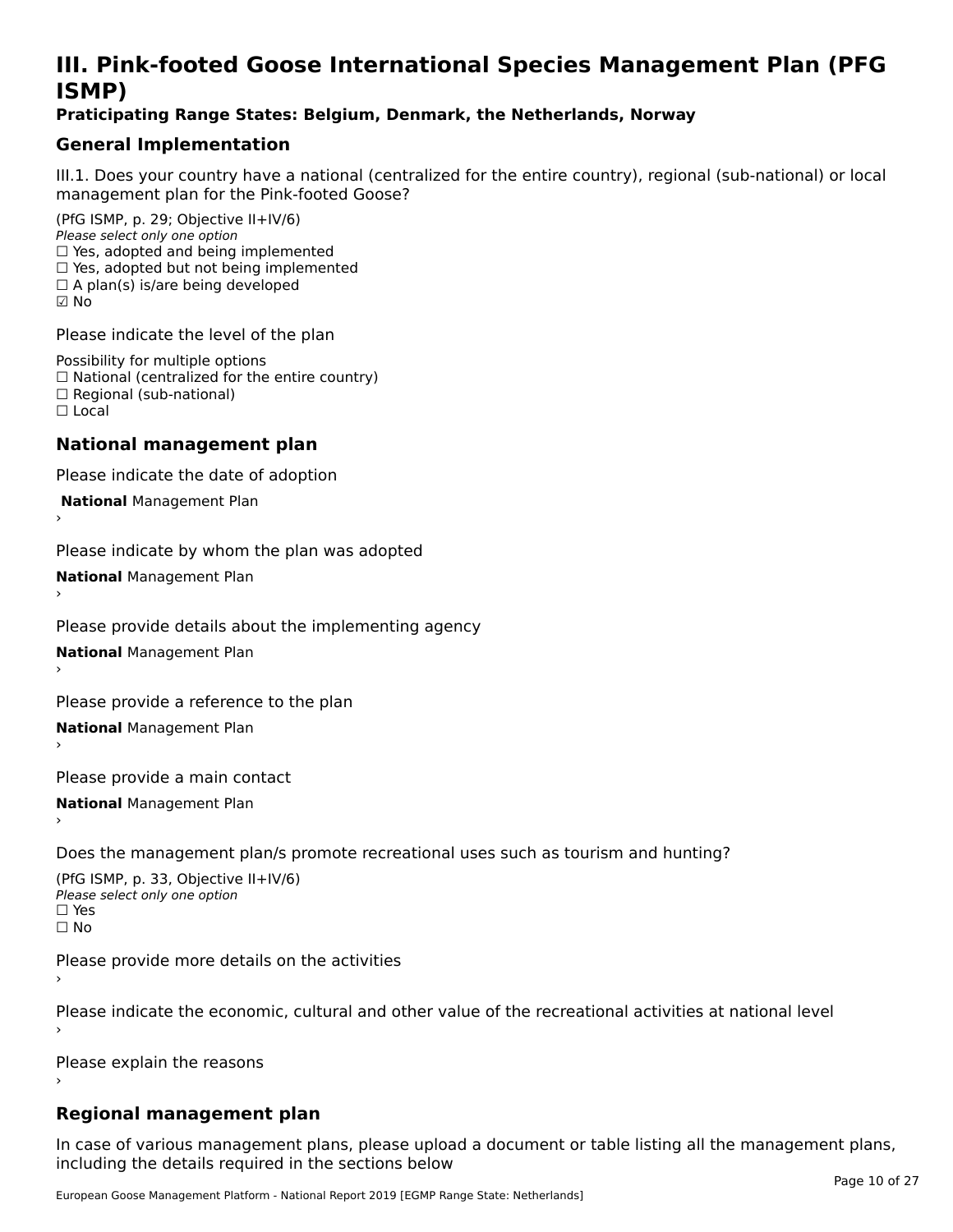Please indicate the region the plan encompasses **Regional** Management Plan

Please indicate the date of adoption **Regional** Management Plan ›

Please indicate by whom the plan was adopted

**Regional** Management Plan

›

Please provide details about the implementing agency

**Regional** Management Plan

Please provide a reference to the plan

**Regional** Management Plan

Please provide a main contact

**Regional** Management Plan

Does the management plan promote recreational uses such as tourism and hunting?

(PfG ISMP, p. 33,Objective II+IV/6) ∩∩ וויוכו פון<br>Please select only one option<br>□ Yes □ Yes<br>□ No

Please provide more details on the activities

Please indicate the economic, cultural and other value of the recreational activities at regional level

Please explain the reasons ›

## **Local management plan**

In case of various management plans, please upload a document or table listing all the management plans, In case of various management plans, please uploa<br>including the details required in the sections below

Please indicate the area the plan encompasses

**Local** Management Plan

Please indicate the date of adoption

**Local** Management Plan›

Please indicate by whom the plan was adopted

**Local** Management Plan

Please provide details about the implementing agency

**Local** Management Plan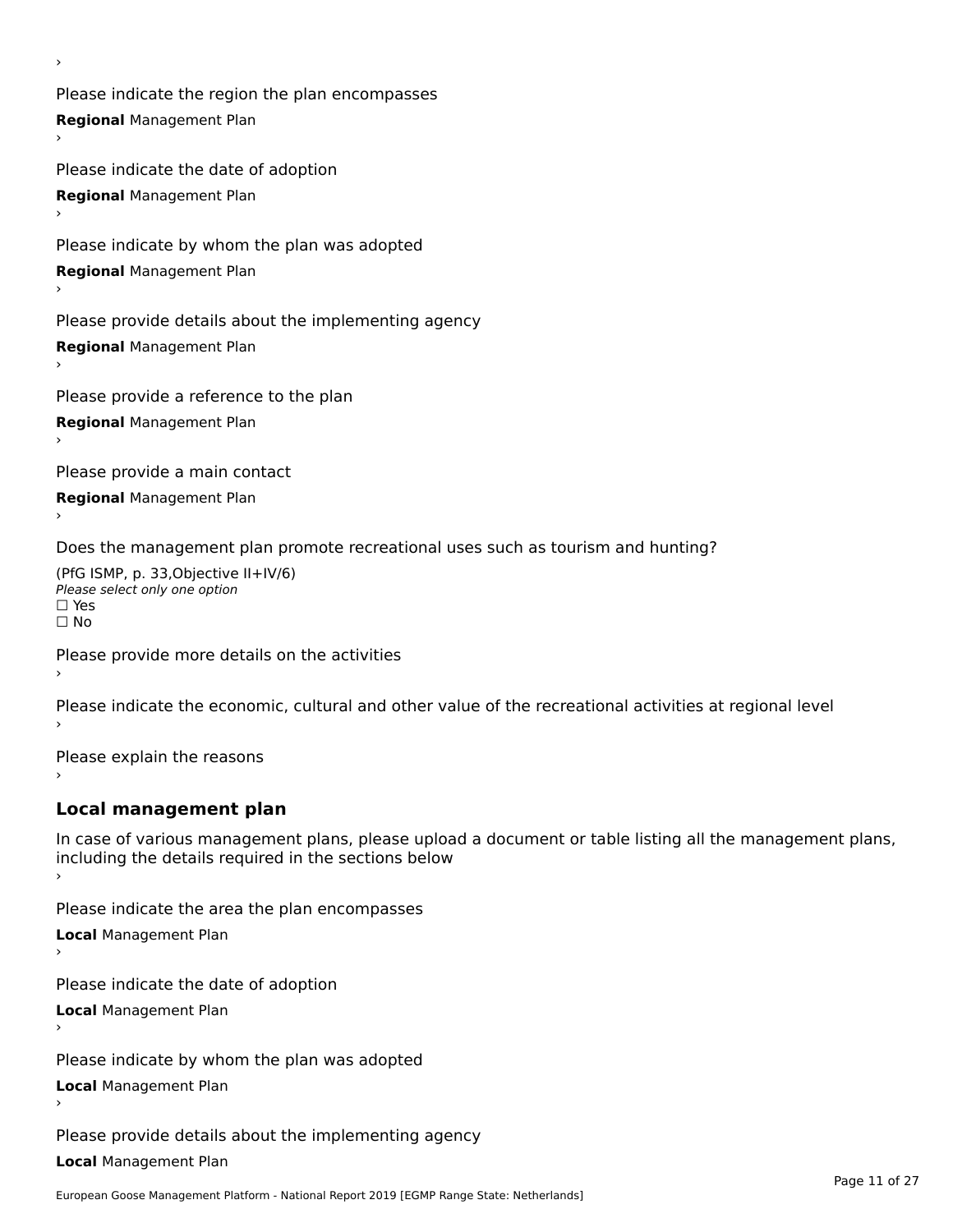Please provide a reference to the plan **Local** Management Plan

Please provide a main contact

**Local** Management Plan

›

Does the management plan promote recreational uses such as tourism and hunting?

(PfG ISMP, p. 33, Objective II+IV/6) Please select only one option☐ Yes☐ No

Please provide more details on the activities›

Please indicate the economic, cultural and other value of the recreational activities at local level

Please explain the reasons ›

Please indicate the level of the plan ∩ease marcate the lever of the plan<br>□ National (centralized for the entire country) □ National (centralized io<br>□ Regional (sub-national) ☐ Local

#### **National management plan**

Please indicate the date of adoption National management plan

Please indicate by whom the plan was adopted National management plan ›

Please provide details about the implementing agency

National management plan

Please provide a reference to the plan

National management plan

Please provide a main contact

National management plan

# **Regional management plan**

Please indicate the region the plan encompasses Regional management plan

Please indicate the date of adoption

Regional management plan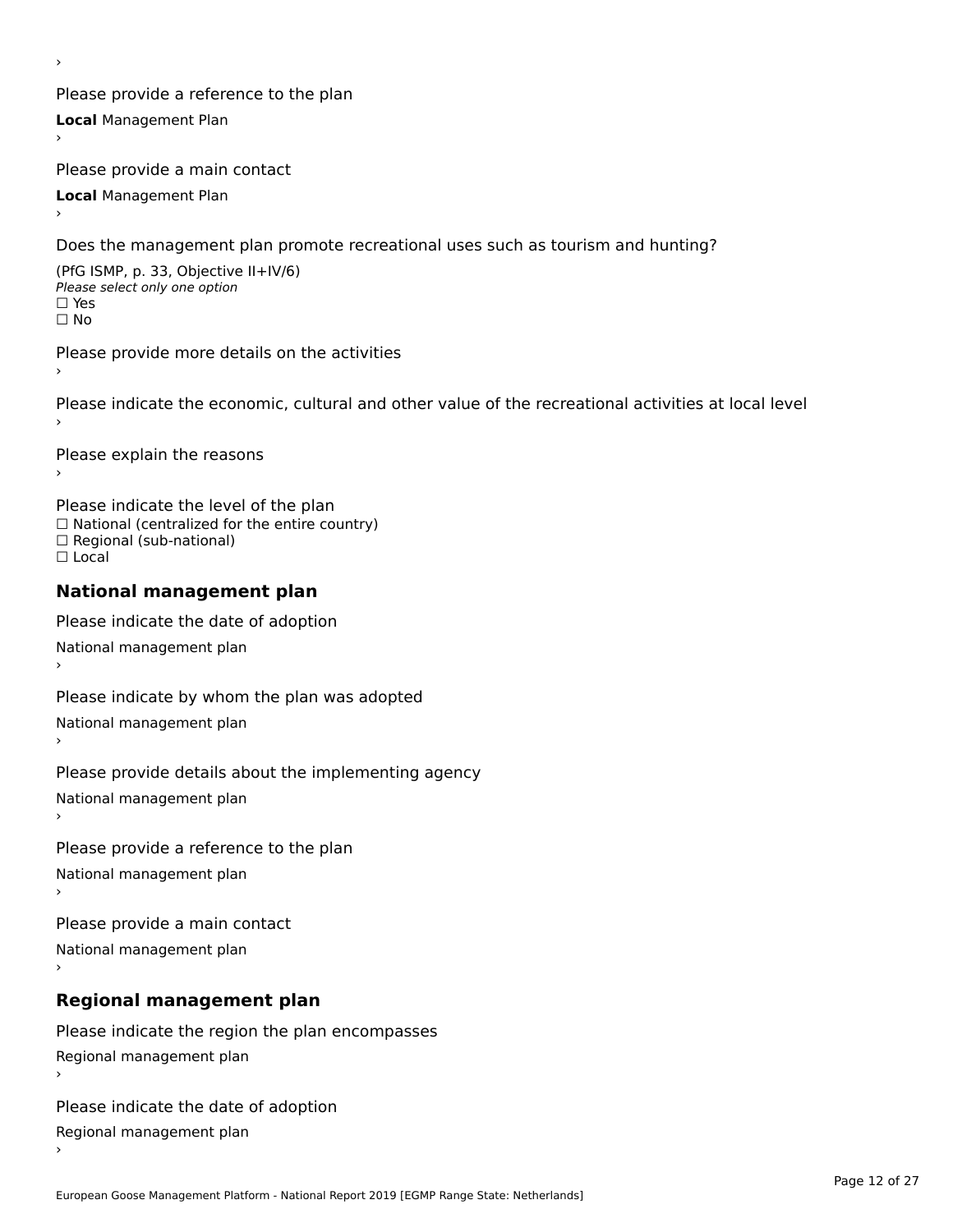```
Please indicate by whom the plan was adopted Regional management plan
Please provide details about the implementing agency Regional management plan
Please provide a reference to the plan Regional management plan
Please provide a main contact Regional management plan
Local management plan
Please indicate the area the plan encompasses Local management plan›Please indicate the date of adoption Local management plan١,
Please indicate by whom the plan was adopted Local management plan›Please provide details about the implementing agency Local management plan١,
Please provide a reference to the plan Local management plan›Please provide a main contact Local management plan١,
In case of various management plans, please upload a document or table listing all the management plans,in case or various management plans, please upload
including the details required in the sections above
Are the management plan/s promoting recreational uses such as tourism and hunting?
```
(PfG ISMP, p. 33, Objective II+IV/6) Please select only one option☐ Yes☐ No

Please provide more details on the planned activities

Please explain the reasons›

Please indicate why the plan is not being implemented›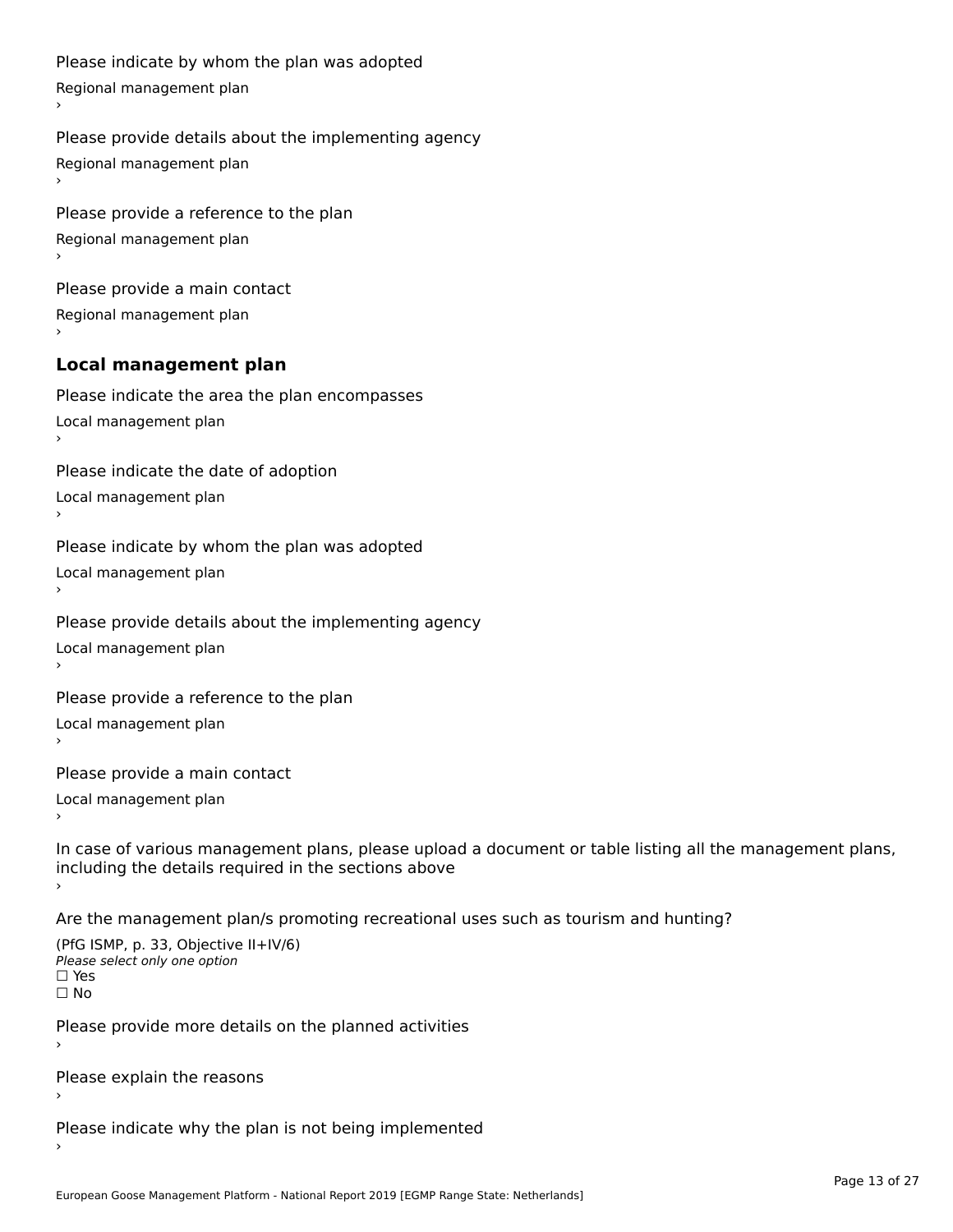Please indicate the timeline for the finalization of the plan

Please indicate when it is expected to be adopted

Please indicate the level of the plan(s) (National, regional, local)

Please explain the reasons

› Species-specific management plans are not in use in The Netherlands. Provinces are responsible for fauna Process-specific management pians are not in use in the Necherlands. Frovinces are responsible for rational process are responsible for rational process are responsible for rational process. Friesland, but compared to other species is not really relevant in a management context.

Field for additional information on management plan/s (optional)

III.2. Has your country established a working group to support the implementation of the PfG ISMP?

(PfG ISMP, p. 29, Objective I+II+II+IV/1)Please select only one option □ Yes, a working group has been established ☐ The establishment of a working group is under consideration ☑ No

Please indicate the type of working group that has been established

Possibility for multiple options rossibility for multiple options<br>□ National (centralized for the entire country) □ Regional (sub-national)

☐ Local

#### **National working group**

Please indicate the date of establishment›

Please list the working group members and coordinator ›

Please provide details about the functions of the working group ›

Please provide a main contact ›

## **Regional working group**

In case of multiple regional working groups, please upload a document or table listing all the working groups, including the details required in the sections below

Please indicate the region the working group services ›

Please indicate the date of establishment ›

Please list the working group members and coordinator ›

Please provide details about the functions of the working group ›

Please provide a main contact ›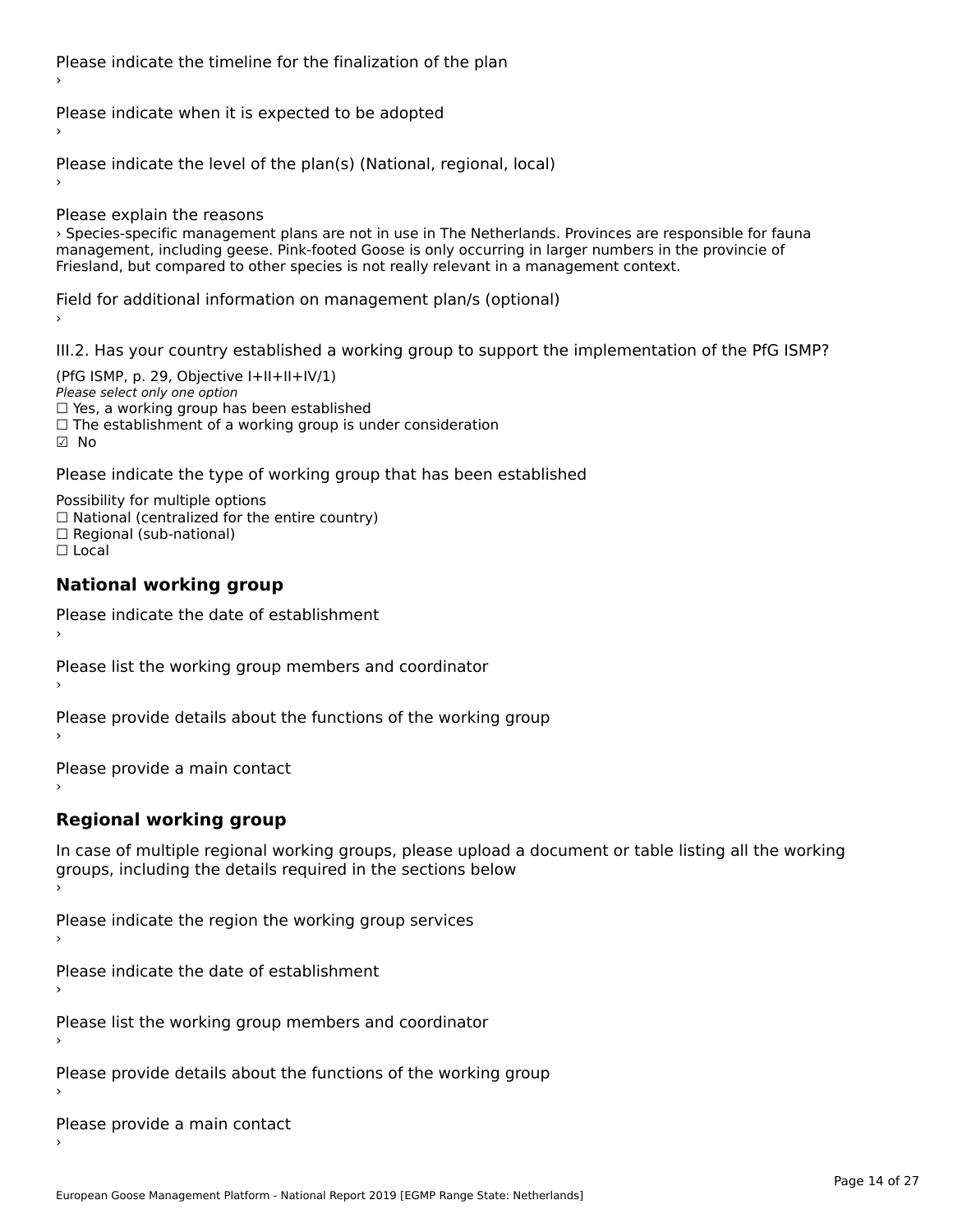# **Local working group**

In case of multiple local working groups, please upload a document or table listing all the working groups, in case of multiple local working groups, please up ›

Please indicate the area the working group services ›

Please indicate the date of establishment ›

Please list the working group members and coordinator ›

Please provide details about the functions of the working group ›

Please provide a main contact ›

Please indicate by when a decision on the establishment will be taken

Please indicate which existing structure or capacity is responsible for the implementation of the PfG ISMP

› There is no specific PfG working group, but there is a national working group that takes care of of all EGMPrelated issues

Field for additional information on working group (optional)

## **Objective I. Maintain a sustainable and stable Pink-footed Goose population and its range**range

III.3. Have key sites for the Pink-footed Goose been identified in your country?

(PfG ISMP, p. 32, Objective I/4) יייכו סיווי, p: אב, סטןככנוע<br>Please select only one option **☑ Yes**<br>□ No

Please upload an Excel table and include specific information for each site on the following items

- $1 \quad \alpha$
- $\frac{1}{2}$  COUI
- 2 Site<br>3 Size (ha)

4 Location (decimal geographic coordinates; and separately upload a map indicating roost and main foraging areas 4 Locatio<br>if possible)

- 5 Main habitat types
- 6 Has this site been afforded appropriate designation status at international levels (e.g. Ramsar site, SPA, etc.)? 6a Designation status
- 6a Designation status<br>6b Date of designation
- 
- 6c Any other relevant information
- 7 Has this site been afforded appropriate protected area status at national levels? 7a Designation status
- 7a Designation status<br>7b Date of designation
- 
- 7c Any other relevant information
- 8 Does a management plan exist that address the conservation requirements of pink-footed geese?
- 8a Provide brief details e.g. about the hunting regulations and other management regimes
- › Table has been provided in 2018 and still reflects the current situation.

You have attached the following documents to this answer.

Table\_sites\_PinkfootedGoose\_Netherlands.xlsx

[Table\\_sites\\_PinkfootedGoose\\_Netherlands.xlsx](http://aewa-ort.ort-production.linode.unep-wcmc.org/answers/2656360/documents/1575) - key sites PFG NL

## Please explain the reasons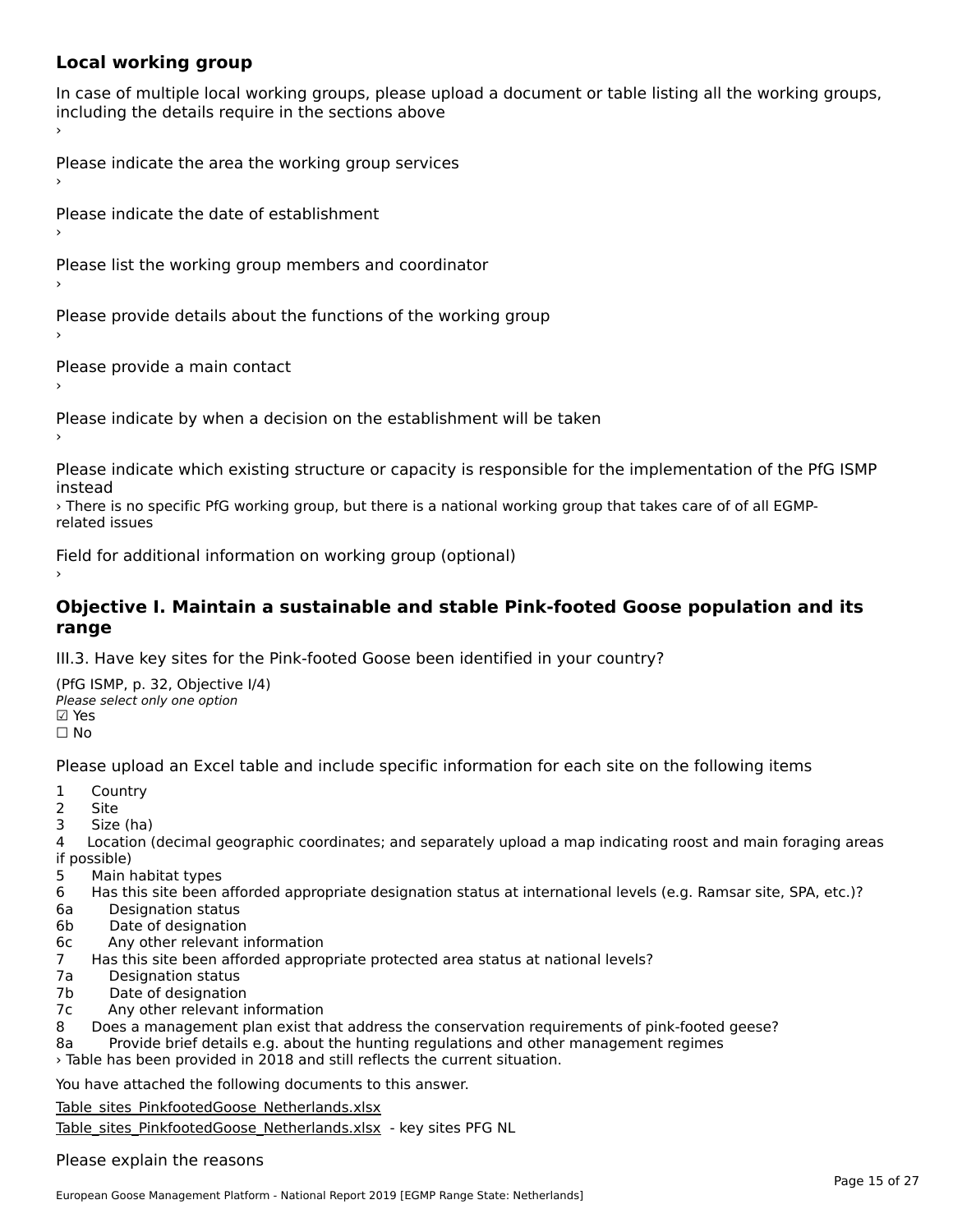III.4. Are measures being taken to restore and/or rehabilitate Pink-footed Geese roosting and/or feeding habitats?

(PfG ISMP, p. 33, Objective I+II/7) Possibility for multiple options rossiomey for mule<br>□ In staging areas □ in staging areas<br>□ In the wintering areas ☑ Not relevant

# **In the staging areas**

Please provide brief details, listing sites and measures ›

#### **In the wintering areas**

Please provide brief details, listing sites and measures ›

Please explain the reasons

›

III.5. Has a programme for prevention of Pink-footed Goose breeding on mainland been developed and implemented in your country?

 $(PC I CMP, p. 31, Ok)$ **[only for Norway]**

#### [only for Norway]

**Polly for Norway,**<br>Please select only one option riease select only one option<br>□ Yes, the programme is being implemented  $\Box$  ies, the programme is being implemented to date  $\Box$  Yes, but the programme is not being implemented to date

 $\Box$  No, but a programme is under development

Please provide information on measures taken to date

Please provide results, if available

Please provide brief details on the measures and timeline of the programme

Please explain why it has not been implemented

Please provide brief details and expected date of enacting it

Please provide details on any other relevant activities undertaken, if any›

# **Keep agricultural conflicts to an acceptable level**

III.6. Are agricultural conflicts related to Pink-footed Geese (e.g. crop damage) currently at an acceptable

(PfG ISMP, p. 33, Objective II  $(4+5)$ ) Please select only one option ☑ Yes☐ No

Please indicate how these conflicts are being addressed › Compared to other species, agricultural damage by PfG is hardly an issue

Please indicate how these conflicts are being addressed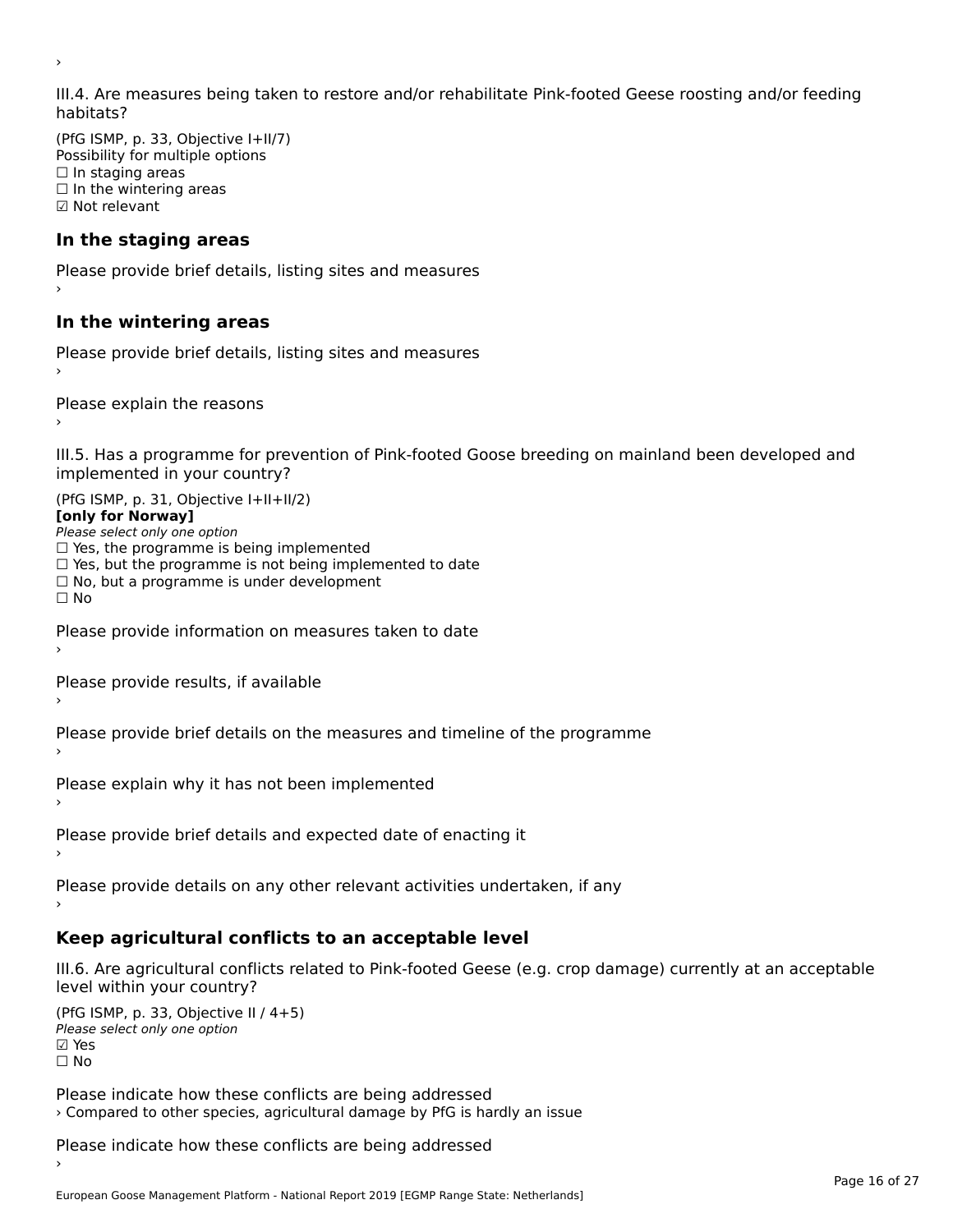# **Objective III. Avoid increase in tundra vegetation degradation on the breeding range**

III.7. Is the extent of arctic tundra degradation on Svalbard caused by the Pink-footed Goose monitored?

(PfG ISMP, p. 33-34, Objective III /8) **[only for Norway]** Please select only one optionriease<br>□ Yes  $\square$  Yes

Please provide details on the type of monitoring activities (who is conducting them and how they are ricase prov ›

```
Is there an increase in the level of degradation of the arctic tundra?
□ CICIC ON INCICOSE IN C<br>Please select only one option
□ Yes<br>□ No
```
Please provide any results or evidence

Please provide any results or evidence

Please explain the reasons›

## **Objective IV. Allow for recreational use that does not jeopardize the population**

III.8. Does your country promote and/or implement (in the past three years) any national or regional (subnational) hunting-related campaigns, training-relativities  $\alpha$  and  $\alpha$  and  $\alpha$  management activities ? national) hunting-related campaigns, training programmes and/or management activities ?

 $(DC \cup CMP, p. 31, 0$ bjective  $V1/3$ ) **[only Norway and Denmark]**

[only Norway and Denmark]

Possibility for multiple options ☐ Wise use hunting practices

 $\Box$  wise use numing practices<br> $\Box$  Best practices to reduce crippling rates

□ Best practices to reduce crippinig rates<br>□ Self-organization and coordination of local hunting

□ Sen-organization and coordination or local nunting<br>□ No campaigns, programmes or activities have been implemented

## **Wise use hunting practices**

Please provide brief details (attach files or provide web links, if available) ›

# **Best practices to reduce crippling rates**

Please provide brief details (attach files or provide web links, if available)

# **Self-organization and coordination of local hunting**

Please provide brief details (attach files or provide web links, if available)

Please explain the reasons

# **Optionally, please provide any other information related to the implementation of the PfG ISMP**

Please provide further information here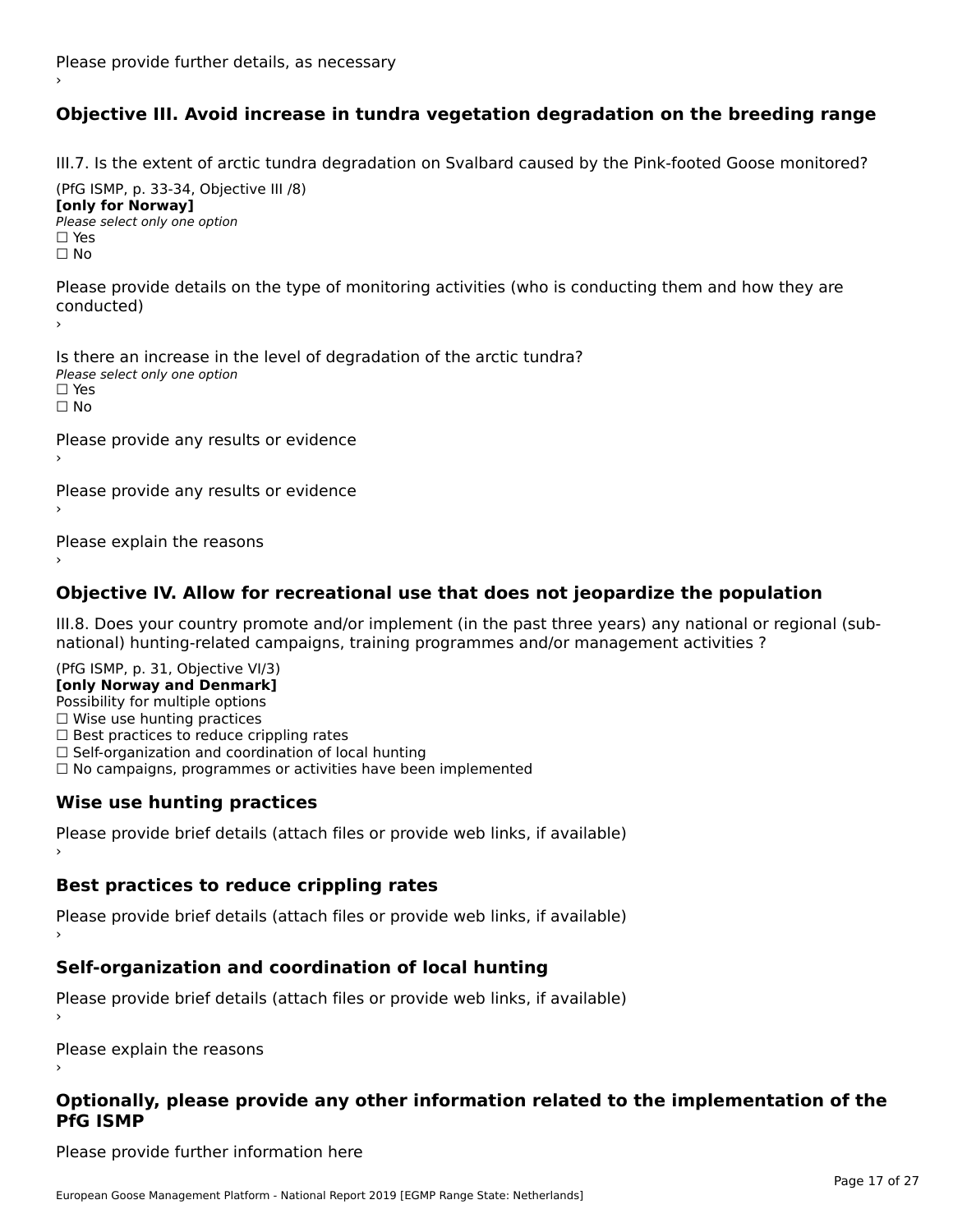European Goose Management Platform - National Report 2019 [EGMP Range State: Netherlands]

›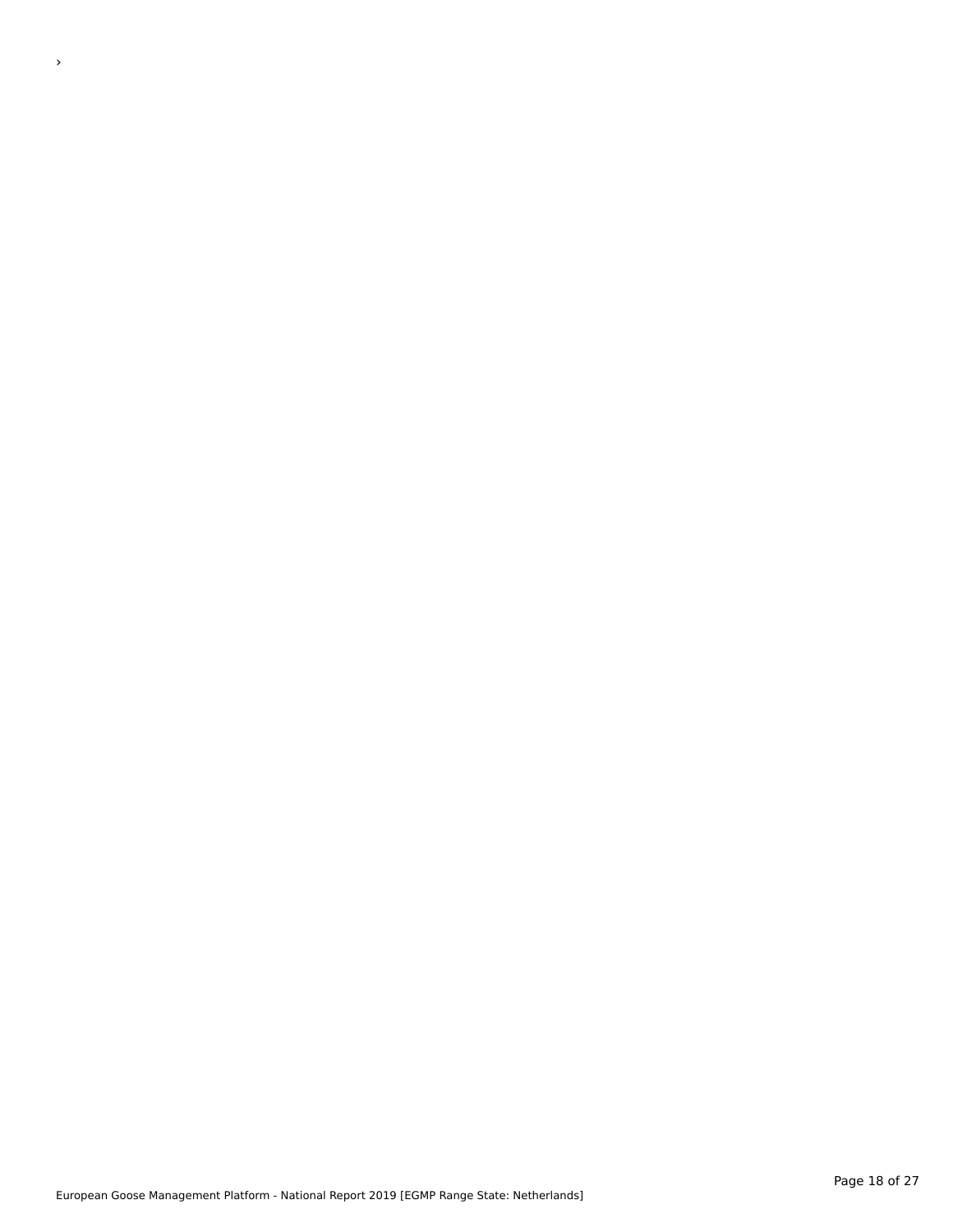#### **IV. Sub-section A: Taiga Bean Goose International Single Species Action Plan (TBG ISSAP) - Eastern 1 Management UnitAction Plan (TBG ISSAP) - Eastern 1 Management Unit**

Participating Range States**: Belarus, Estonia, Germany, Latvia, Ukraine** 

## **Objective 1. Increase survival rate of adults**

## **Result 1.1 Legal harvest does not jeopardize an increase of adult survival rates**

IV.1. Has your country developed and adopted legislation for the closure of hunting of TBG to allow for TBG IV.1. Thas your country developed and add<br>to pass before goose hunting is opened?

(activity 1.1.1.1 Workplan for the implementation of non-AHM related actions (2018-2020) agreed at the 3rd EGM IWG meeting in Leeuwarden, the Netherlands in June 2018) **[all Participating Range States]**

#### [all Participating Range States]

Please select only one option ☐ Yes, developed and adopted

☐ Yes, developed but not adopted

 $\Box$  ies, developed but not adopted

Please describe what legislation has been developed

Please indicate when it was adopted

Please indicate how the legislation is enforced

Please describe what legislation has been developed

Please indicate the timeframe when the legislation is expected to be adopted

Please explain the reasons

## **IV.2. Please indicate how you are improving the knowledge of the occurrence of TBG on sub-species level in your country**on sub-species level in your country

on sub-species fever in your country<br>(activity 1.1.1.2 Workplan for the implementation of non-AHM related actions (2018-2020) agreed at the **Brd EGM IWG meeting in Leeuwarden, the Netherlands in June 2018)** 

#### [all Participating Range States]

IV.2.1. Ensuring national monitoring at all known key sites <del>■ Western Chroning</del> Hational<br>Please select only one option  $\square$  Yes ☐ No

Please describe the activities undertaken

Please list the key sites where monitoring activities are being undertaken

Please provide relevant documents or weblinks

Please explain the reasons

›

IV.2.2. Providing identification training to people carrying out the monitoring activities <del>■ Western Fortung</del> Recrement<br>Please select only one option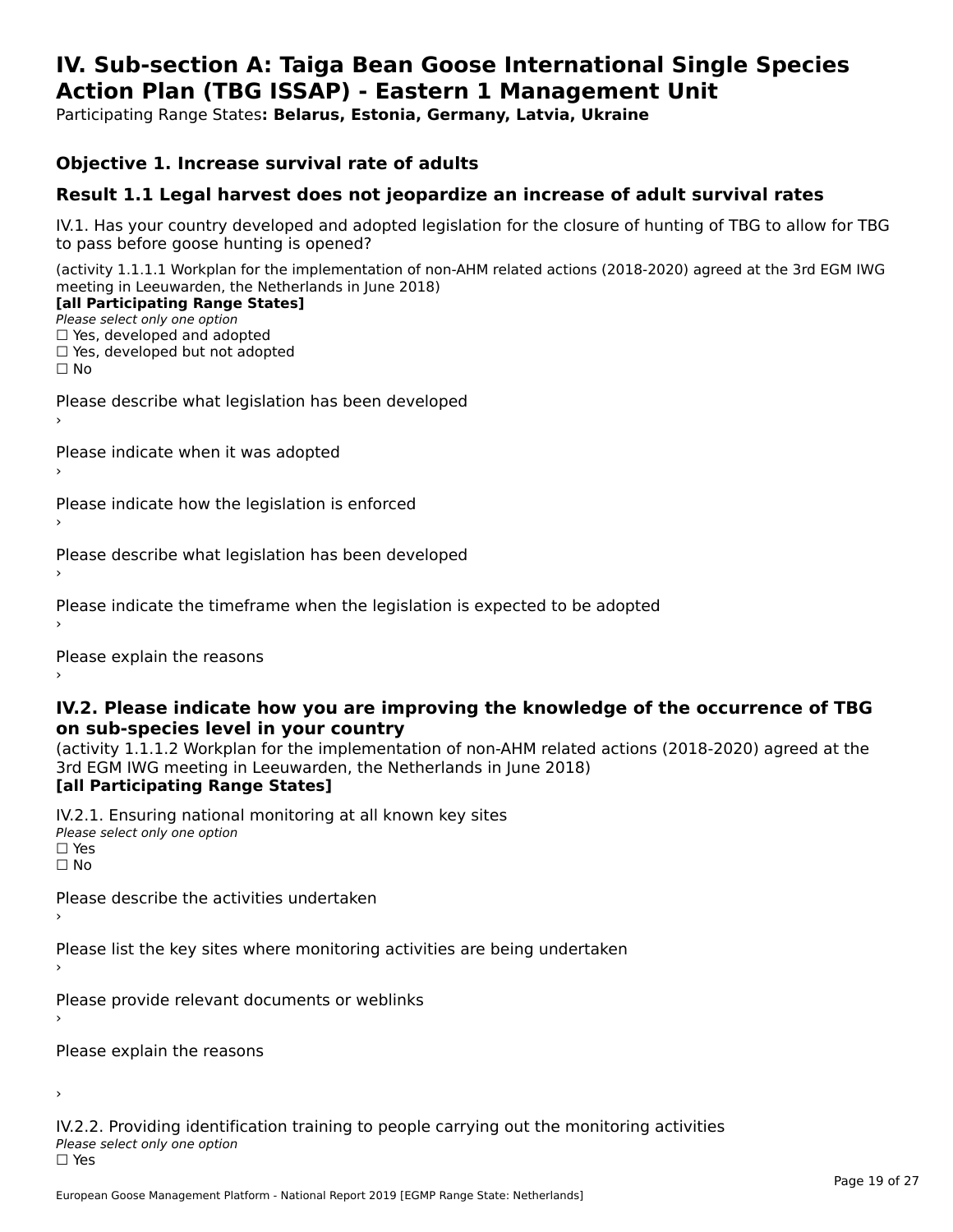```
☐ No
```

```
Please describe the activities undertaken›Please provide relevant identification materials or weblinks, if available
Please explain the reasons
IV.2.3. Providing equipment to people carrying out the monitoring activities
Please select only one option
☐ Yes□ Yes<br>□ No
Please describe the activities undertaken›Please provide relevant documents or weblinks
Please explain the reasons
IV.2.4. Carrying out a satellite/GPS tagging project on TBG in the wintering/staging areas
TV:∠:→: Carrying out a Se<br>Please select only one option
□ Yes<br>□ No
Please describe the activities undertaken›Please provide relevant documents or weblinks
Please explain the reasons
IV.2.5. Any other relevant activities
Please select only one option
☐ Yes□ Yes<br>□ No
Please describe the activities undertaken›Please provide relevant documents or weblinks
Result 1.2 Illegal harvest is reduced to non-significant levels
```
IV.3. Does your country implement an awareness-raising campaign for hunters to complement necessary rv.5. Does your court<br>legislation changes?

(activity 1.2.2.1 Workplan for the implementation of non-AHM related actions (2018-2020) agreed at the 3rd EGM IWG meeting in Leeuwarden, the Netherlands in June 2018)

## **[Only for Belarus and Ukraine]**

Please select only one option

riease select only one option<br>□ Yes, an awareness-raising campaign is being implemented

□ No, but an awareness-raising campaign is under development<br>□ N。

Please indicate who is involved in the implementation (e.g. national NGOs, research institutes, etc.)

Please provide brief details about the activities that are being implemented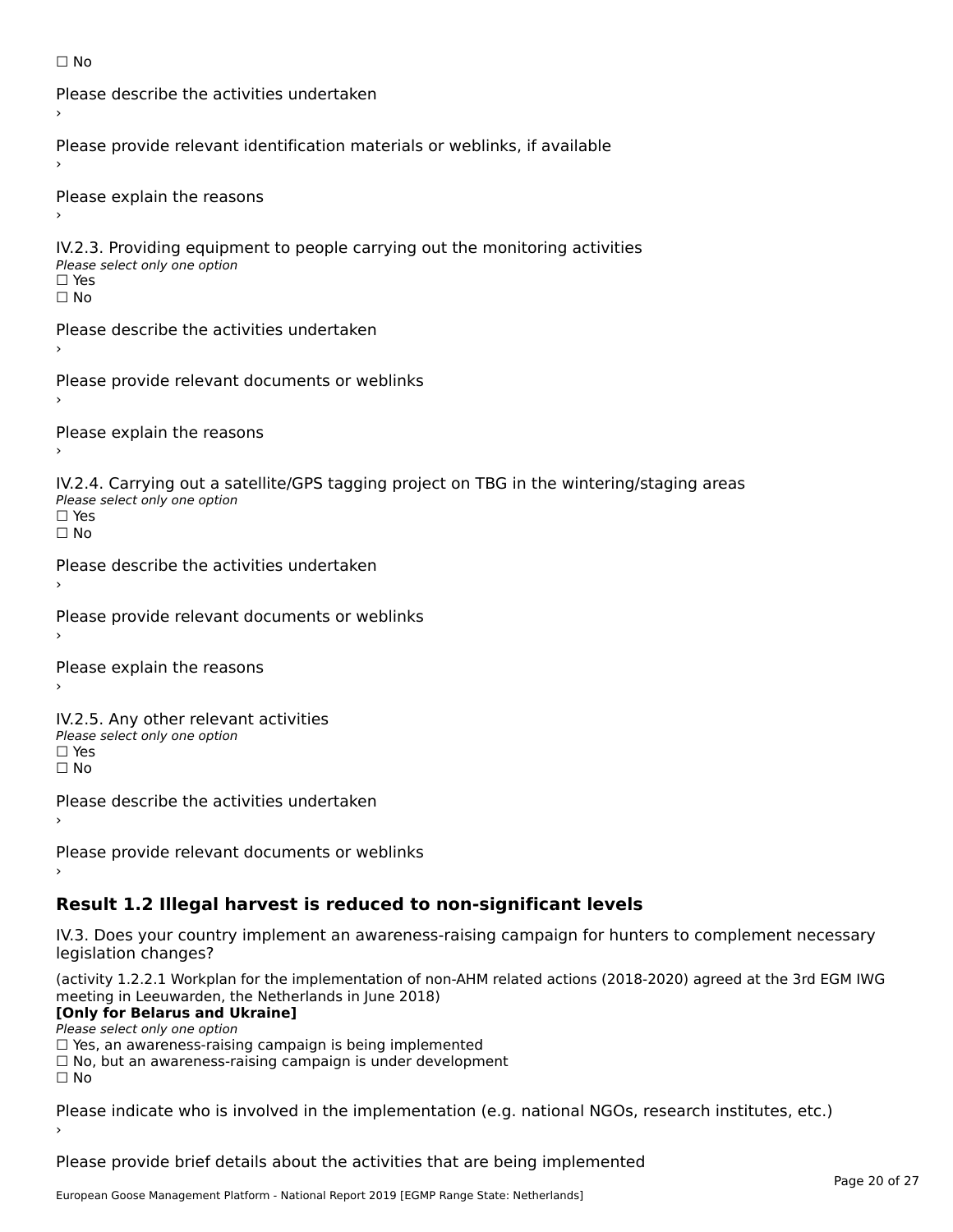Please provide a weblink or upload more information on the campaign Does the campaign include guidance on identification of grey geese? **DOCS THE CAMPATSH THE**<br>Please select only one option □ Yes<br>□ No Please upload identification guides and provide weblinks Please provide further information, if available Please explain the reasons Please indicate who is in charge of developing the campaigns Please provide information on when the development is expected to be finalized Please indicate when the implementation of the campaign is envisaged to start Please provide reasons why an awareness-raising campaign is not in place IV.4. Has special publication on the occurrence of the Taiga Bean Goose been produced and disseminated? (activity 1.2.2.2 Workplan for the implementation of non-AHM related actions (2018-2020) agreed at the 3rd EGM IWG **[Only for Ukraine] □ Yes produced and disseminated**<br>Please select only one option  $\Box$  ies produced and disseminated  $\Box$  ies, currently being produced Please provide details on dissemination, upload publication or provide weblink Please provide details on the timeframe Please indicate who is in charge of producing the publication Please provide details on the dissemination plans Please explain the reasons **Other objectives and results as decided by the EGM IWG Reducing Taiga Bean Goose crippling** IV.5. Have you undertaken any activities to reduce TBG crippling rates? (activity agreed at the 1st EGM IWG meeting in Kristianstad, Sweden in December 2016)

#### **[all Participating Range States]**[all Participating Range States]

**Law Tarticipating Range**<br>Please select only one option

□ Yes<br>□ No

›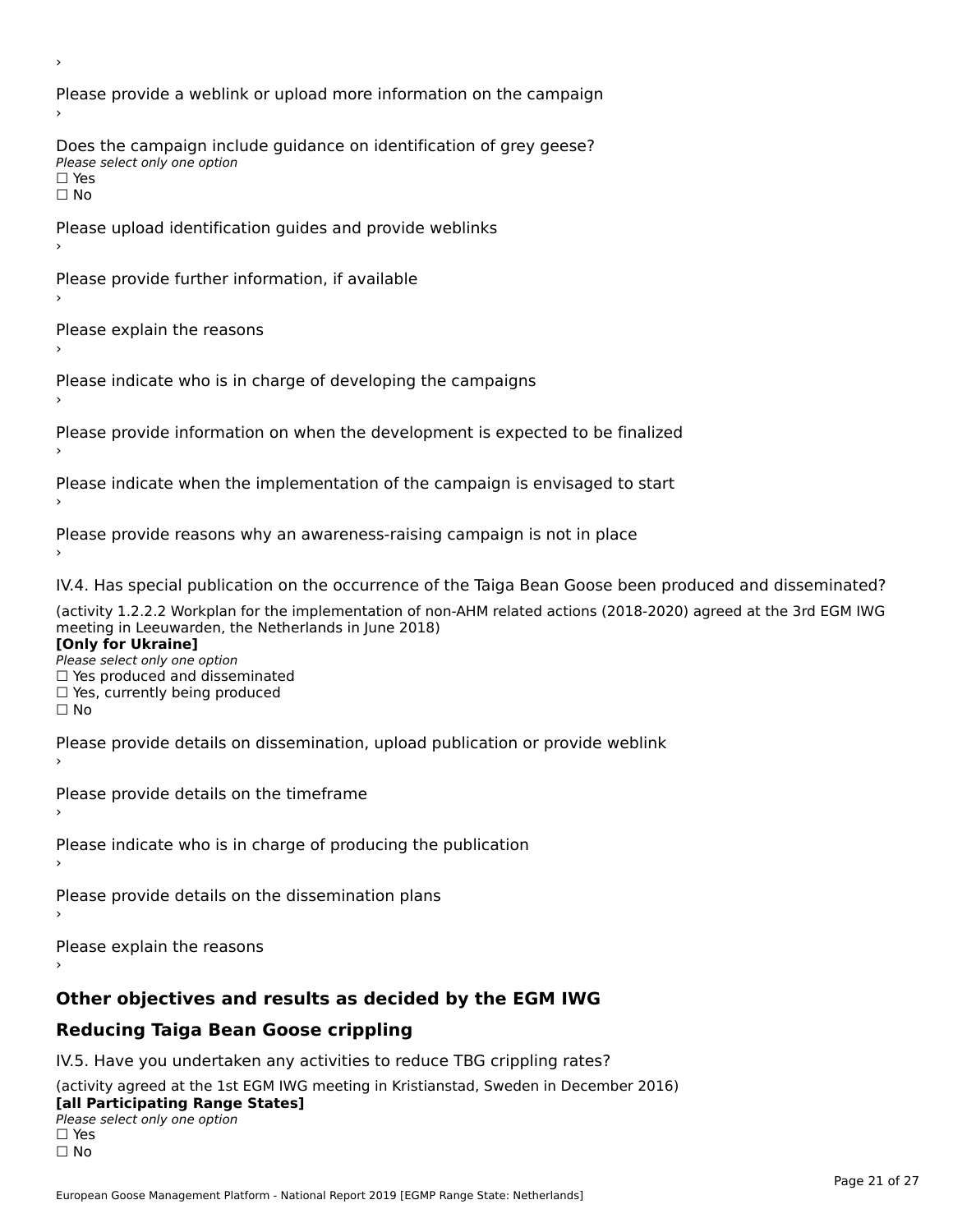☐ Not applicable

```
Please provide details on the activities
```
Please explain the reasons

Please explain the reasons

## **Raising identification skills and awareness amongst hunters**

IV.6. Have training programmes to develop identification skills amongst hunters been organized by national rv.o. riave training pro<br>hunting associations?

(activity agreed at the 1st EGM IWG meeting in Kristianstad, Sweden in December 2016) **[all Participating Range States]**[all Participating Range States] **Lan Tarticipating Range**<br>Please select only one option ☐ Yes☐ No□ Not applicable

Please provide more information on the training programmes

Have the training programmes been developed in cooperation with BirdLife partners and other conservation NGOs?Please select only one option☐ Yes☐ No

```
Please provide a list of cooperating partners
```
Please provide more information of detailed activities with partners

Please upload any relevant materials

Please provide weblinks

Please explain the reasons

Please explain the reasons›

Please explain the reasons

## **Optionally, please provide any other information related to the implementation of the TBG ISSAP**

Please provide information here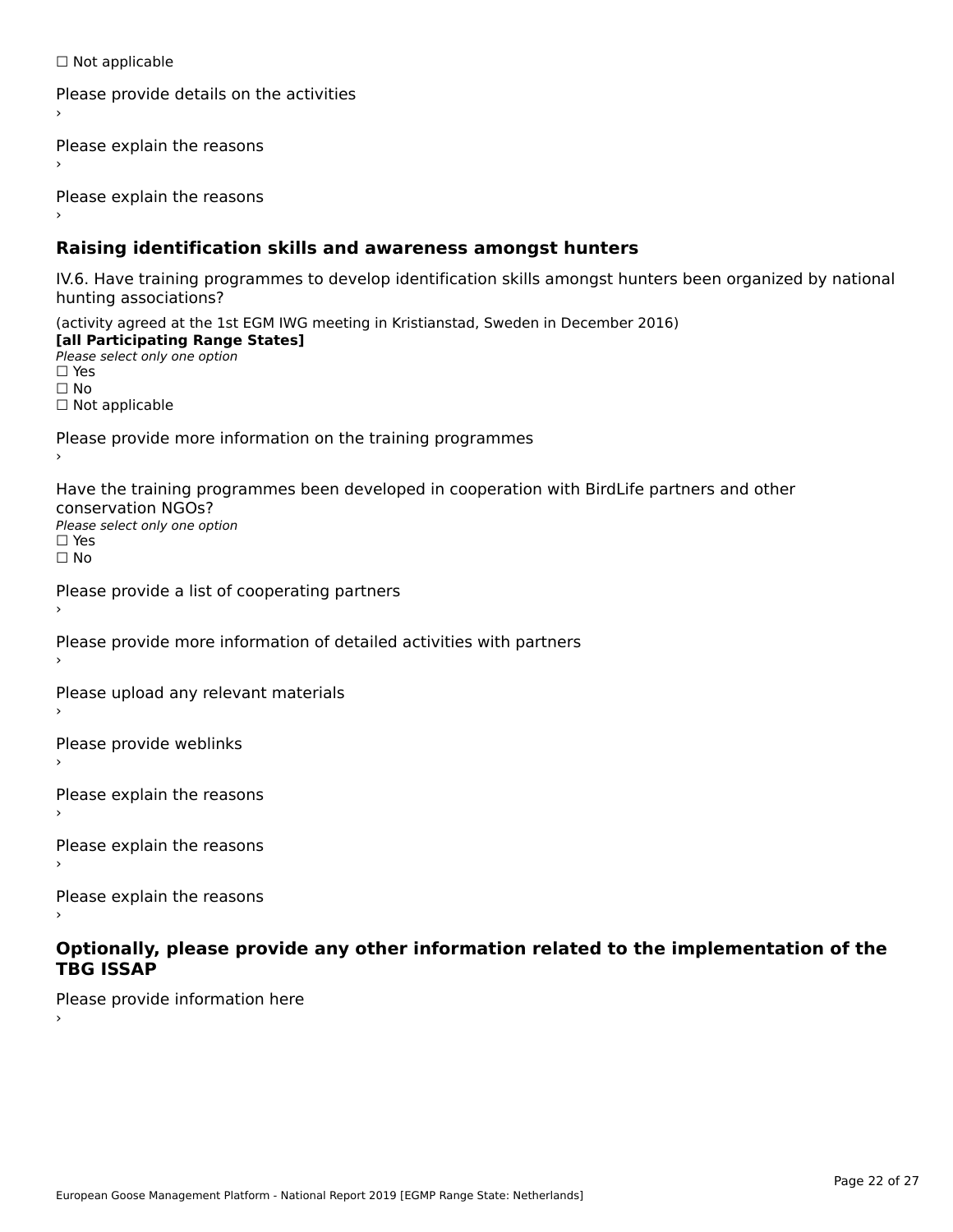# **V. Sub-section B: Taiga Bean Goose International Single SpeciesAction Plan (TBG ISSAP) - Western and Central Management Units**

Participating Range States: **Denmark**, **Finland**, **Norway, Sweden**, **UK**

# **Objective 1 Increase survival rate of adults**

## **Result 1.2 Illegal harvest is reduced to non-significant levels**

V.1. Is TBG shooting investigated in north-east Jutland and Zealand?

(activity 1.2.2.1 Workplan for the implementation of non-AHM related actions (2018-2020) agreed at the 3rd EGM IWG meeting in Leeuwarden, the Netherlands in June 2018) **[Only for Denmark] LOTTLY TOT DETITIONS**<br>Please select only one option

*riease*<br>□ Yes<br>□ No

Please indicate what activities have been undertaken›

Please provide results, relevant publications and weblinks ›

Please explain the reasons

## **Result 1.3: Impact of huntable native predators in breeding and moulting areas is reduced**

V.2. Are annual campaigns undertaken amongst hunters in the breeding areas to strengthen fox v.z. Are annual campaigns und<br>management in your country?

(activity 1.3.1.1 Biannual Taiga Bean Goose implementation plan agreed at the 1st EGM IWG meeting in Kristianstad, Sweden in December 2016)

**[Only for Finland]** Please select only one optionriease<br>□ Yes □ Yes<br>□ No

Please list the areas where the campaigns are being undertaken

Please list the hunting associations involved

Please provide any other relevant details and weblinks ›

Please explain the reasons›

V.3. Has fox management in northernmost Finland been further strengthened by the Finnish Wildlife v.5. Has fox management in northernmost F<br>Agency and the Forestry and Parks Service?

(activity 1.3.1.2 Biannual Taiga Bean Goose implementation plan agreed at the 1st EGM IWG meeting in Kristianstad, Sweden in December 2016) Sweden in December 2016)

[Only for Finland]

**Please select only one option** □ Yes<br>□ No

Please explain what activities have taken place

Please provide results, relevant publications and weblinks ›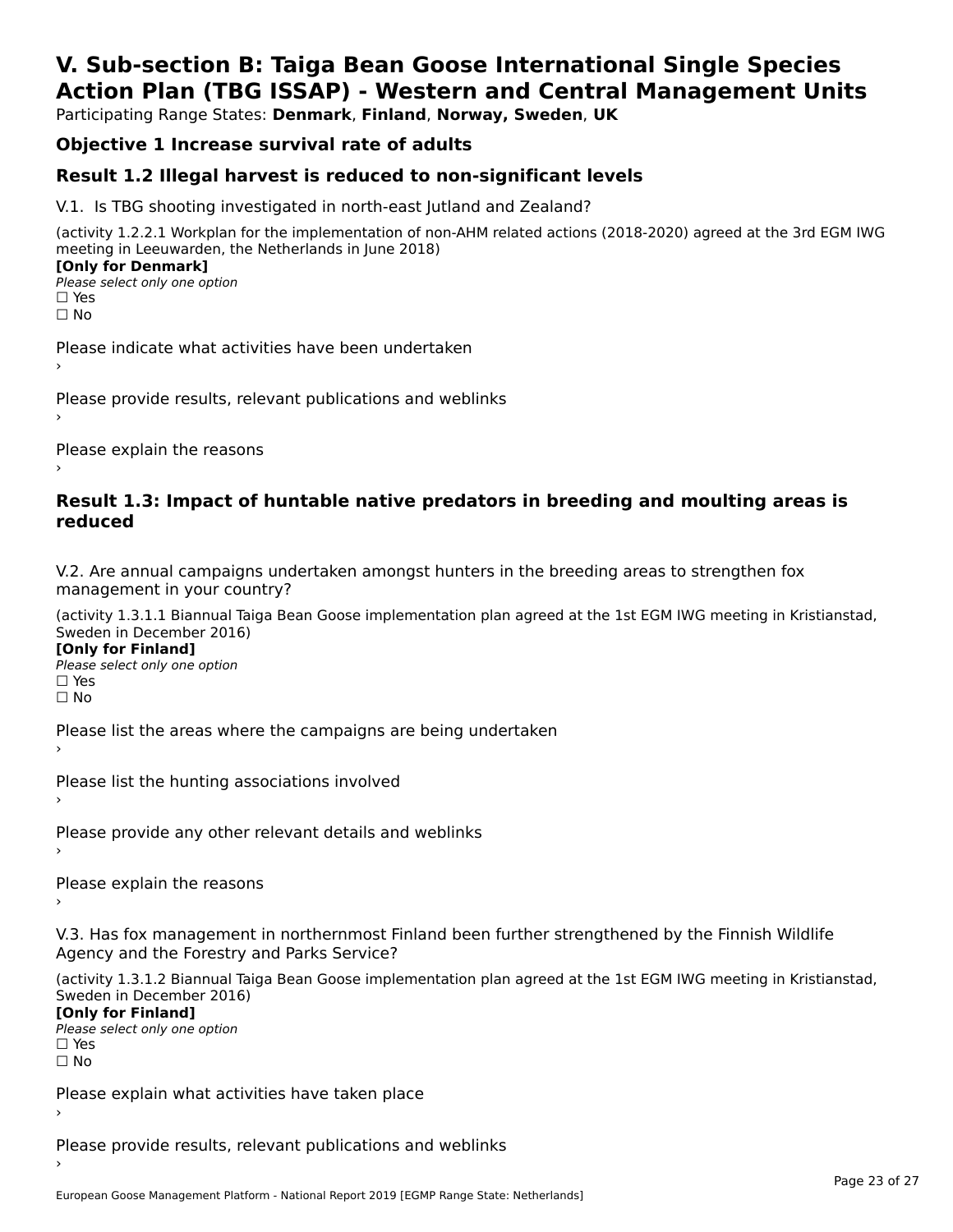# **Result 1.4: Impact of alien predators in breeding and moulting areas is reduced**

V.4. Does your country implement programmes for the eradication of the raccoon dog?

(activity 1.4.1.1 Workplan for the implementation of non-AHM related actions (2018-2020) agreed at the 3rd EGM IWG meeting in Leeuwarden, the Netherlands in June 2018) **[Only for Finland and Sweden]**

**Please select only one option** 

□ Yes<br>□ No

Please provide details about the eradication programme(s) (scope, implementing entities, etc.)

Please provide details on the effectiveness of the programmes

Please provide an update on the current status of the raccoon dog

Please explain the reasons

## **Objective 2. Increase reproductive rates**

## **Result 2.2: Intraspecific competition in spring staging areas is reduced**

V.5. Please provide updates on the implementation of the "fields for geese" programme

(activity 2.2.1.1 Workplan for the implementation of non-AHM related actions (2018-2020) agreed at the 3rd EGM IWG meeting in Leeuwarden, the Netherlands in June 2018) **[Only for Sweden]**Loury for Swedent

V.6. Please provide information on the continuation and implementation of the "unharvested-fields-forbirds" programme (within the Common Agricultural Policy)birds" programme (within the Common Agricultural Policy)

(activity 2.2.1.2 and 2.2.1.3) **[Only for Finland]** ›

## **Objective 3. Stop ongoing loss, fragmentation and degradation of habitats, and restore lost, fragmented and degraded habitats**

## **Result 3.1: Impact of forestry works is reduced**

V.7. Have working models been developed for wildlife-friendly forest management?

(activity 3.1.1.1 Workplan for the implementation of non-AHM related actions (2018-2020) agreed at the 3rd EGM IWG meeting in Leeuwarden, the Netherlands in June 2018)

## **[Only for Finland]**

**Please select only one option** □ Yes<br>□ No

Please provide details on the working models developed

Are these models being implemented? ∩ne enese moders being<br>Please select only one option □ Yes<br>□ No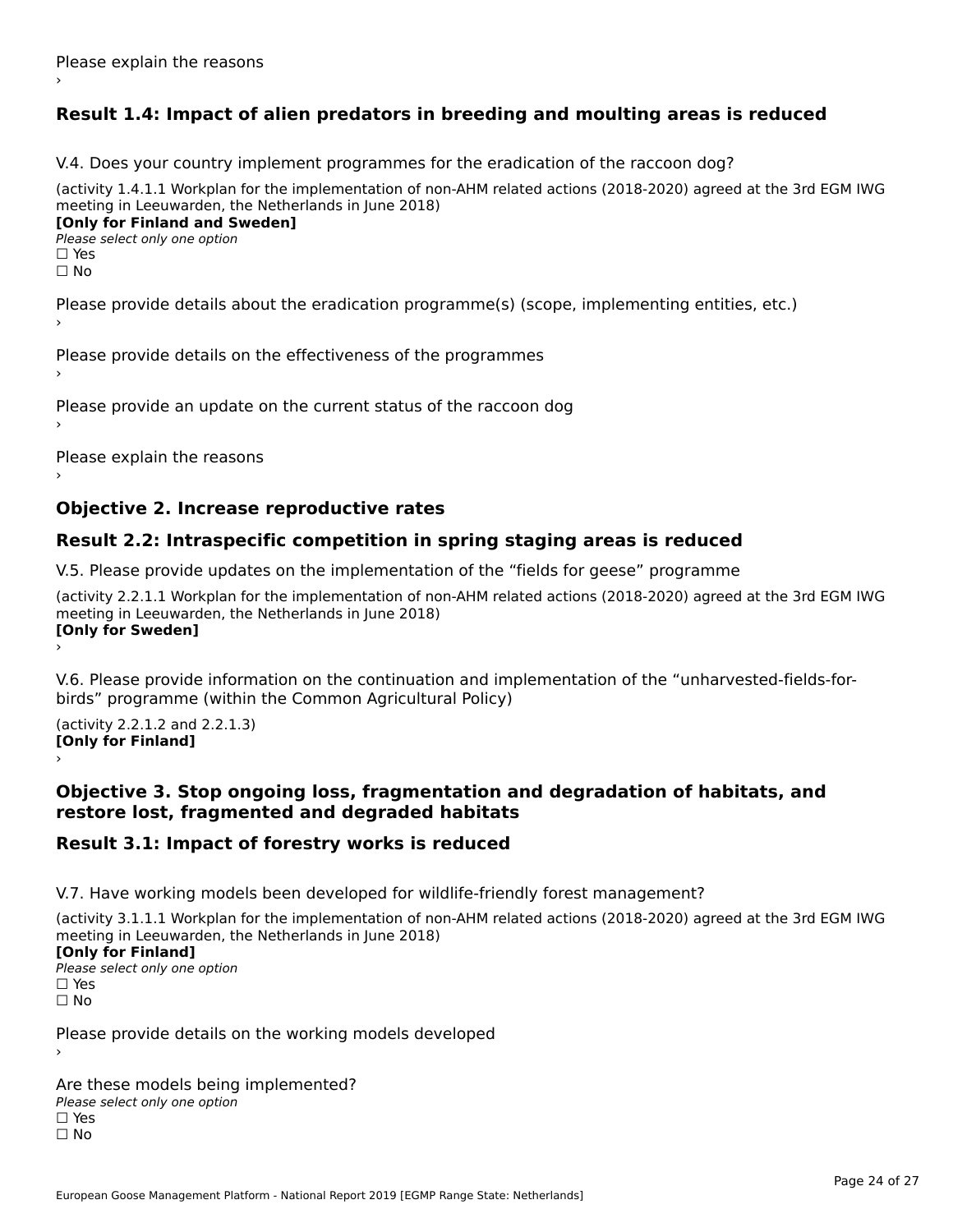Please provide more information on the progress Have these models been promoted to reach forest owners? ∩ave these models bee<br>Please select only one option □ Yes<br>□ No Please provide more information Please explain the reasons ›Have these models been promoted to reach forest corporations? ∩ave these models bee<br>Please select only one option □ Yes<br>□ No Please provide more information Please explain the reasons ›Please explain the reasons›Please explain the reasons›

V.8. Please indicate the implementation progress to reach the annual goals for mire restoration

(activity 3.1.2.1 Workplan for the implementation of non-AHM related actions (2018-2020) agreed at the 3rd EGM IWG meeting in Leeuwarden, the Netherlands in June 2018) **[all Participating Range States]** ›

**Result 3.3: Breeding, staging and wintering habitats are not further lost due to oil and gas or renewable energy developments**gas or renewable energy developments

V.9. Are you monitoring the collision risk posed by renewable energy developments to TBG close to the Special Protection Areas, identified as their important wintering sites?

(activity 3.3.1.1 Workplan for the implementation of non-AHM related actions (2018-2020) agreed at the 3rd EGM IWG meeting in Leeuwarden, the Netherlands in June 2018) **[only for Denmark and other Range States as applicable]**

```
Please select only one option
□ Yes<br>□ No
```
Please provide information on the relevant actions that have been undertaken ›

Please provide any results, if available

Please explain the reasons

# **Result 3.4: Impact of agriculture on natural Taiga Bean Goose habitats is minimized**

V.10. Has the area of managed coastal grasslands under the Common Agricultural Policy (CAP) increased in

(activity 3.4.1.1 Workplan for the implementation of non-AHM related actions (2018-2020) agreed at the 3rd EGM IWG meeting in Leeuwarden, the Netherlands in June 2018) **[only for Finland]**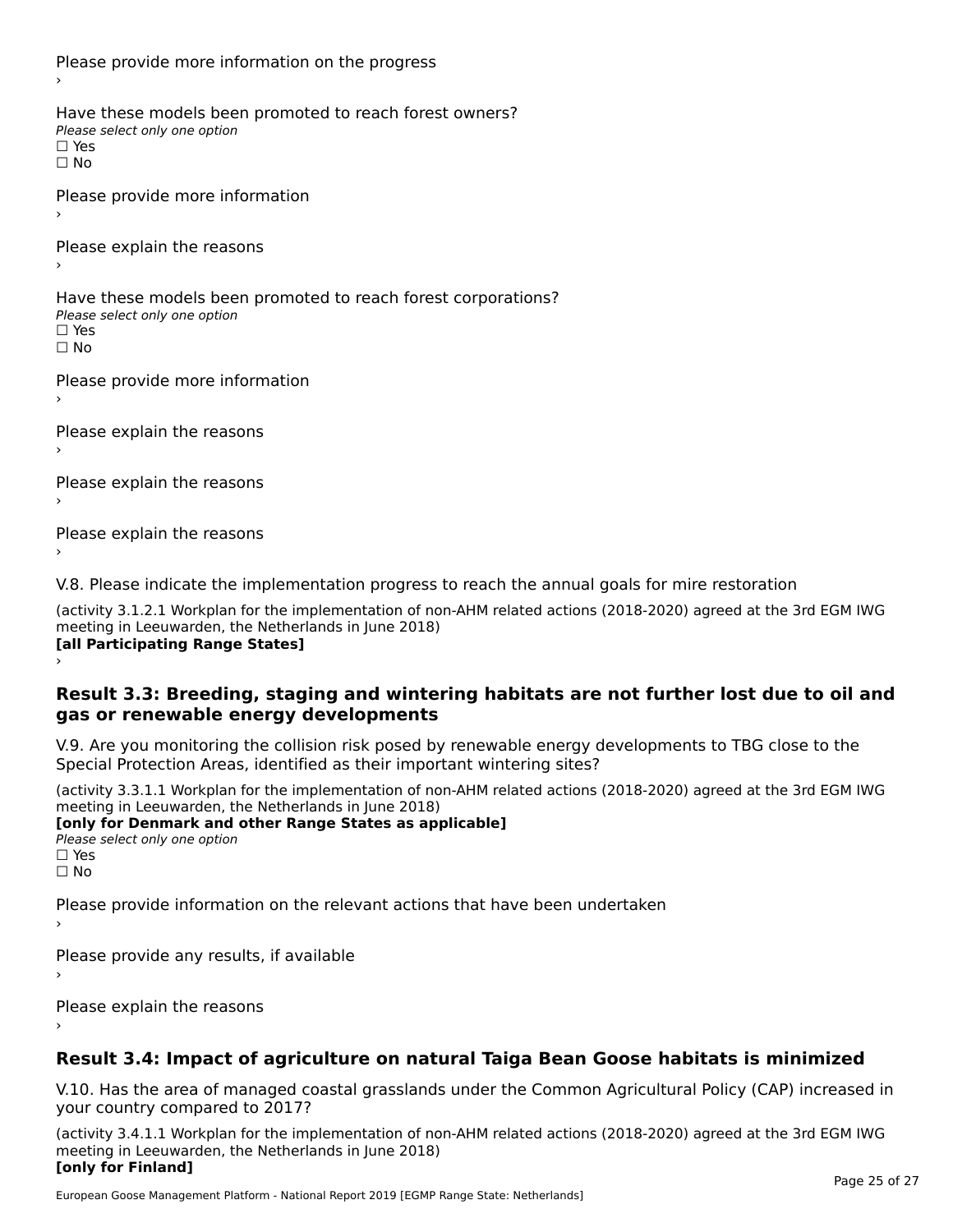Please select only one option □ Yes<br>□ No

Please indicate the size of the total area›

Please indicate the additional area managed since the beginning of 2017

Please describe the activities undertaken on grassland management

Please upload relevant documentation and provide weblinks

Please explain the reasons

## **Other objectives and results as decided by the EGM IWG**

## **Review factors possibly contributing to rapid declines in eastern England and implement appropriate management responses**implement appropriate management responses

V.11. Have possible factors causing population declines in eastern England been reviewed?

(activity 3.4.2. Workplan for the implementation of non-AHM related actions (2018-2020) agreed at the 3rd EGM IWG meeting in Leeuwarden, the Netherlands in June 2018)<br>**[only for UK]** 

**∐omy for OR**<br>Please select only one option □ Yes<br>□ No

Please describe those factors and provide further information as available

Are appropriate management responses to these factors being implemented? Please select only one option ים<br>⊡ No

Please provide information on the activities implemented

Please provide information about the main achievements and results›

Please explain the reasons

Please explain the reasons

**Reducing Taiga Bean Goose crippling**

V.12. Have you undertaken any activities in the past three years to reduce TBG crippling rates?

(activity agreed at the 1st EGM IWG meeting in Kristianstad, Sweden in December 2016) **[all Participating Range States]**

[all Participating Range States] Please select only one option☐ Yesים<br>⊡ No □ Not applicable

Please provide details on the activities